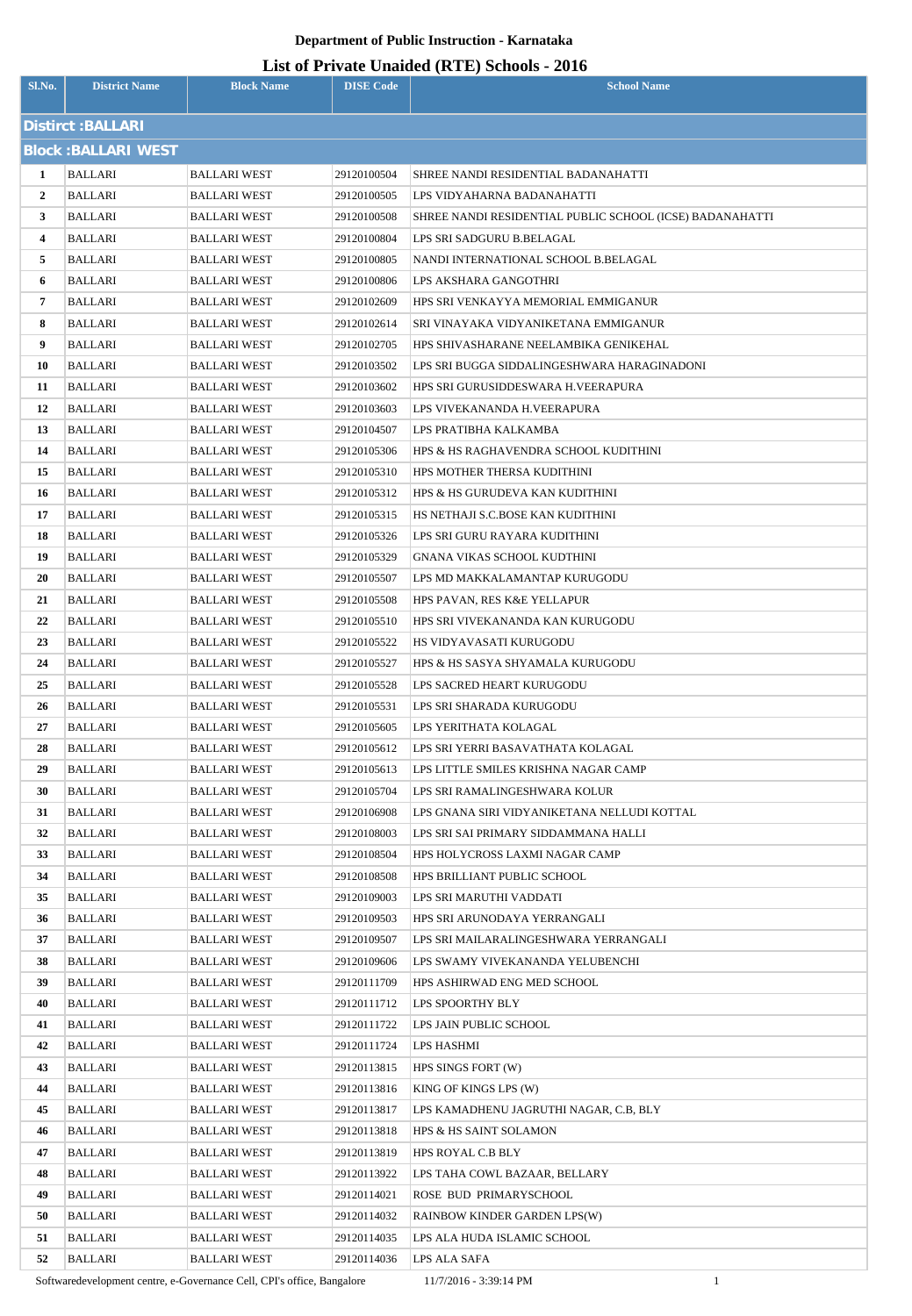# **List of Private Unaided (RTE) Schools - 2016**

|            |                           |                      |                            | LIST OF FITVALE UNAIGURE (INTER) SCHOOLS - 2010           |
|------------|---------------------------|----------------------|----------------------------|-----------------------------------------------------------|
| Sl.No.     | <b>District Name</b>      | <b>Block Name</b>    | <b>DISE Code</b>           | <b>School Name</b>                                        |
| 53         | <b>BALLARI</b>            | <b>BALLARI WEST</b>  | 29120114110                | HPS LITTEFLOWERENG CONTON.M.(W                            |
| 54         | <b>BALLARI</b>            | <b>BALLARI WEST</b>  | 29120114118                | LPS KEERTHI CB BLY                                        |
| 55         | <b>BALLARI</b>            | <b>BALLARI WEST</b>  | 29120114222                | LPS SHASHNK, KUVEMPU NAGAR                                |
| 56         | <b>BALLARI</b>            | <b>BALLARI WEST</b>  | 29120114224                | LPS GNANODAYA VINAYAK NGR (W)                             |
| 57         | <b>BALLARI</b>            | <b>BALLARI WEST</b>  | 29120114228                | SRI VISHWESHWARAIAH SCHOOL (ICSE)                         |
| 58         | <b>BALLARI</b>            | <b>BALLARI WEST</b>  | 29120114233                | HPS & HS JAYARAM UNAIDED                                  |
| 59         | <b>BALLARI</b>            | <b>BALLARI WEST</b>  | 29120114240                | HPS & HS SRI VISHWESHWARAIAH BLY                          |
| 60         | <b>BALLARI</b>            | <b>BALLARI WEST</b>  | 29120114241                | LPS SRI SHANKRAPPA THATHA BLY                             |
| 61         | <b>BALLARI</b>            | <b>BALLARI WEST</b>  | 29120114242                | HPS GHALIB ENGLISH MED BLY                                |
| 62         | <b>BALLARI</b>            | <b>BALLARI WEST</b>  | 29120114243                | SSS SADGURU MAHADEVA THATHA NAVARA KAN MED PRIMARY SCHOOL |
| 63         | <b>BALLARI</b>            | <b>BALLARI WEST</b>  | 29120114316                | HPS SHANTHI NIKETANA KOLAGAL                              |
| 64         | <b>BALLARI</b>            | <b>BALLARI WEST</b>  | 29120114319                | LPS TWINKLE SCHOOL GANDHI NAGAR BLY                       |
| 65         | <b>BALLARI</b>            | <b>BALLARI WEST</b>  | 29120114323                | HPS SRI NANDA RESI. BLY                                   |
| 66         | <b>BALLARI</b>            | <b>BALLARI WEST</b>  | 29120114325                | HPS SARVODAYA INFANTARY RD BLY                            |
| 67         | <b>BALLARI</b>            | BALLARI WEST         | 29120114327                | HPS VASAVI VIDYALA BELLARY                                |
| 68         | <b>BALLARI</b>            | <b>BALLARI WEST</b>  | 29120114329                | INDO AMERICAN INTERNATIONAL LPS                           |
| 69         | <b>BALLARI</b>            | <b>BALLARI WEST</b>  | 29120114439                | LPS STELLA TARA KAVADI BEEDI CB                           |
| 70         | <b>BALLARI</b>            | <b>BALLARI WEST</b>  | 29120114522                | LPS ANJUMAN E ELHI K& U (W)                               |
| 71         | <b>BALLARI</b>            | <b>BALLARI WEST</b>  | 29120114608                | NANDA GOKULA K&E MED BLY                                  |
| 72         | <b>BALLARI</b>            | <b>BALLARI WEST</b>  | 29120114719                | LPS GOUSUL-VARA CHECK POST                                |
| 73         | <b>BALLARI</b>            | <b>BALLARI WEST</b>  | 29120114722                | LPS SRI CHAITANYA TECHNO SCHOOL                           |
| 74         | <b>BALLARI</b>            | <b>BALLARI WEST</b>  | 29120114726                | HPS & HS V V REDDY HAVAMBHAVI                             |
| 75         | <b>BALLARI</b>            | BALLARI WEST         | 29120114918                | HS DREAM WORLD SCHOOL                                     |
| 76         | <b>BALLARI</b>            | <b>BALLARI WEST</b>  | 29120114922                | LPS KITTUR RANI CHANNAMMA                                 |
| 77         | <b>BALLARI</b>            | <b>BALLARI WEST</b>  | 29120114924                | LPS I-LEARN I-PLAY                                        |
| 78         | <b>BALLARI</b>            | <b>BALLARI WEST</b>  | 29120115013                | HPS SHANTHI SISHU VIHAR ENG MED                           |
| 79         | <b>BALLARI</b>            | <b>BALLARI WEST</b>  | 29120115014                | HPS VIDYA NIKETAN PRI. (W)                                |
| 80         | <b>BALLARI</b>            | <b>BALLARI WEST</b>  | 29120115016                | HPS & HS ST. PETERS ENG                                   |
| 81         | BALLARI                   | <b>BALLARI WEST</b>  | 29120115017                | HPS NOBEL KAN. PARVATHI NAGAR                             |
| 82         | <b>BALLARI</b>            | <b>BALLARI WEST</b>  | 29120115022                | HPS & HS NAGAPPA BALAVIHAR END MED                        |
| 83         | BALLARI                   | <b>BALLARI WEST</b>  | 29120115023                | HS & HPS GURUKUL CONCEPT SCHOOL                           |
| 84         | <b>BALLARI</b>            | BALLARI WEST         | 29120115024                | LPS GOOD NATURE RENUKA NAGAR                              |
| 85         | BALLARI                   | <b>BALLARI WEST</b>  | 29120115027                | ACADEMIC HEIGHTS PUBLIC SCHOOL                            |
| 86         | <b>BALLARI</b>            | <b>BALLARI WEST</b>  | 29120115028                | SATYAM INTERNATIONAL SCHOOL                               |
| 87         | BALLARI                   | BALLARI WEST         | 29120115031                | LPS INTEL PUBLIC SCHOOL BELLARY                           |
| 88         | <b>BALLARI</b>            | BALLARI WEST         | 29120115104                | LPS ADARSHA VIDYALAYA                                     |
| 89         | <b>BALLARI</b>            | BALLARI WEST         | 29120115105                | LPS PRATHIBHA VIDYALAYA                                   |
| 90         | <b>BALLARI</b>            | BALLARI WEST         | 29120115201                | MOHAMMADEEN ADIMANA INDIAN URDU MED CB BELLARY            |
| 91         | <b>BALLARI</b>            | <b>BALLARI WEST</b>  | 29120115205                | HPS ANGELS WORLD BANDHIHATTI(W)                           |
|            | <b>Block: HADAGALI</b>    |                      |                            |                                                           |
| 92         | <b>BALLARI</b>            | HADAGALI             | 29120201104                | HPS NANDINI HAKKANDI                                      |
| 93         | <b>BALLARI</b>            | HADAGALI             | 29120201608                | HPS CHETHANA HIRE HADAGALI                                |
| 94         | BALLARI                   | HADAGALI             | 29120201609                | LPS DEVINE SCHOOL                                         |
| 95         | <b>BALLARI</b>            | HADAGALI             | 29120201611                | LPS VIDYA NIKETANA HIRE HADAGALI                          |
| 96         | BALLARI                   | HADAGALI             | 29120201703                | LPS UPANISHAT CHIKKAKOLACHI                               |
| 97         | <b>BALLARI</b>            | HADAGALI             | 29120201805                | LPS GNANA BHARATHI HERI MALLANAKERI                       |
| 98         | BALLARI                   | HADAGALI             | 29120201908                | LPS VIDYANJALI HOLAGUNDI                                  |
| 99         | BALLARI                   | HADAGALI             | 29120201910                | LPS GNANA JYOTHI HOLAGUNDI                                |
| <b>100</b> | BALLARI                   | HADAGALI             | 29120201911                | <b>JSS PUBLIC SCHOOL HADAGALI</b>                         |
| 101<br>102 | <b>BALLARI</b>            | HADAGALI             | 29120202006                | HPS ST.THOMAS HOLALU                                      |
| 103        | BALLARI<br><b>BALLARI</b> | HADAGALI<br>HADAGALI | 29120202007<br>29120202010 | HPS HIREMATTA KAN<br>HPS DEVINE SCHOOL HOLALU             |
| 104        | <b>BALLARI</b>            | HADAGALI             | 29120202015                | HPS SADHANA ENG MED HOLALU                                |
| 105        | <b>BALLARI</b>            | HADAGALI             | 29120202017                | LPS TARALABALU SCHOOL HOLALU                              |
|            |                           |                      |                            |                                                           |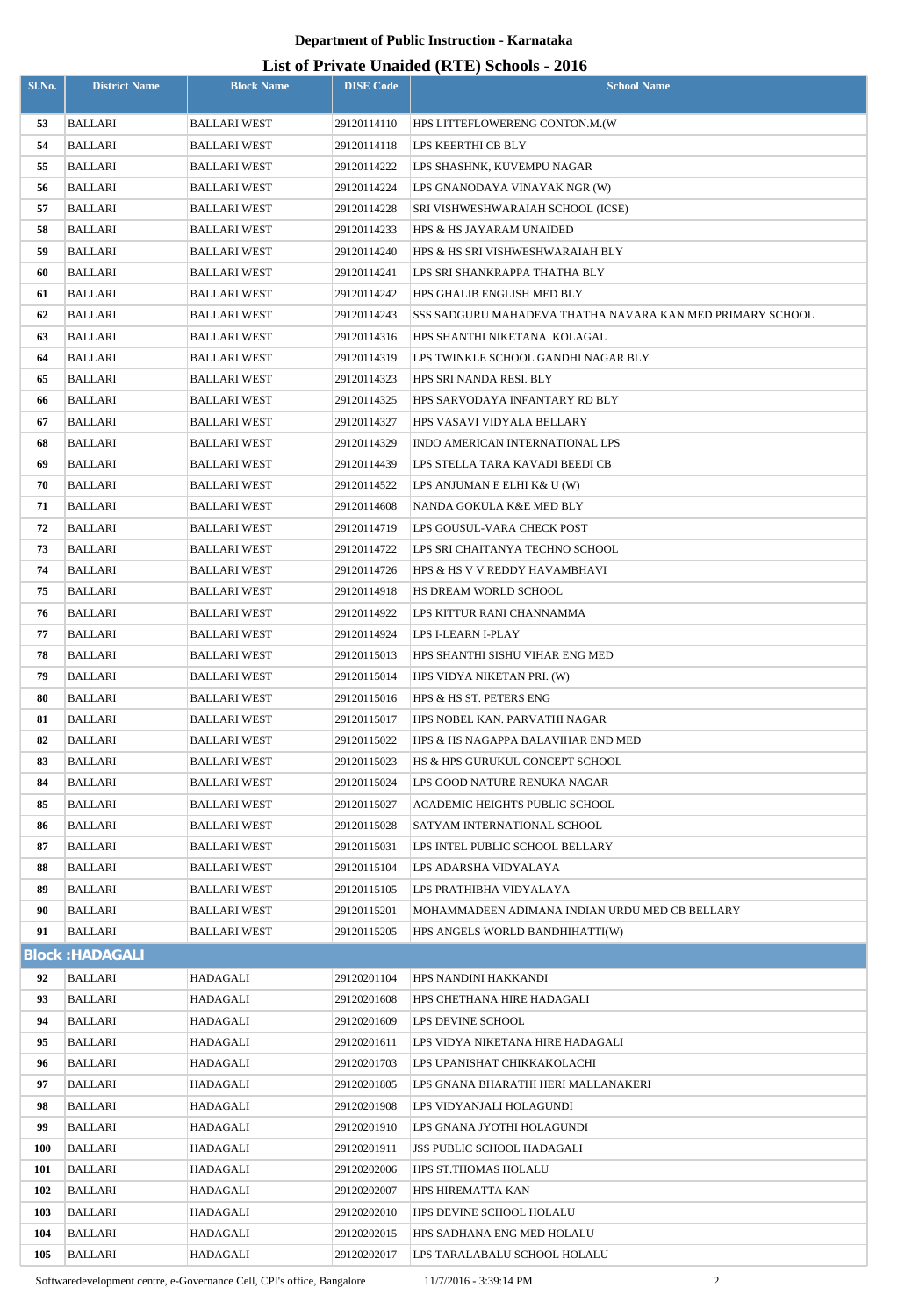#### **List of Private Unaided (RTE) Schools - 2016**

| Sl.No. | <b>District Name</b>              | <b>Block Name</b>                | <b>DISE Code</b> | Lest of Frivate Unafacti (KTL) Schools - 2010<br><b>School Name</b> |
|--------|-----------------------------------|----------------------------------|------------------|---------------------------------------------------------------------|
| 106    | BALLARI                           | HADAGALI                         | 29120202306      | HPS VISHWABHARATI ITTAGI                                            |
| 107    | BALLARI                           | HADAGALI                         | 29120202307      | HPS SAHAJANANDA ITTAGI                                              |
| 108    | BALLARI                           | HADAGALI                         | 29120202407      | HPS SARVODAYA KATHE BENNUR                                          |
| 109    | <b>BALLARI</b>                    | HADAGALI                         | 29120202409      | LPS PRASIDDHI KATHE BENNUR                                          |
| 110    | BALLARI                           | HADAGALI                         | 29120203107      | LPS SAKSHARA TUNGA HIRE KURAVATHI                                   |
| 111    | <b>BALLARI</b>                    | HADAGALI                         | 29120203108      | LPS SAKSHARA TUNGA LN HALLI                                         |
| 112    | <b>BALLARI</b>                    | HADAGALI                         | 29120204013      | LPS SRI VINAYAKA NAGATHIBSAPURA                                     |
| 113    | <b>BALLARI</b>                    | HADAGALI                         | 29120204405      | LPS DIVYA JYOTHI SOGI                                               |
| 114    | BALLARI                           | HADAGALI                         | 29120204902      | HPS REVAREND UTTANGI CHENNAPPA                                      |
| 115    | BALLARI                           | HADAGALI                         | 29120204909      | HPS SGDK UTTANGI                                                    |
| 116    | <b>BALLARI</b>                    | HADAGALI                         | 29120205802      | HPS KN I WARD HADAGALI                                              |
| 117    | BALLARI                           | HADAGALI                         | 29120206102      | HPS GNANODHAYA HADAGALI                                             |
| 118    | BALLARI                           | HADAGALI                         | 29120206301      | HPS VIDHANJALI HADAGAL                                              |
| 119    | BALLARI                           | HADAGALI                         | 29120206401      | LPS MOUNT CARMEL (CHURCH) HADAGALI                                  |
| 120    | <b>BALLARI</b>                    | HADAGALI                         | 29120206504      | LPS SNEHA VIDYA SAMASTE                                             |
| 121    | BALLARI                           | HADAGALI                         | 29120206605      | HPS DAVANAGERE CONVENT HADAGALI                                     |
| 122    | BALLARI                           | HADAGALI                         | 29120206606      | HPS M M PATIL HADAGALI                                              |
| 123    | BALLARI                           | HADAGALI                         | 29120206701      | HPS JASMINE IV WARD                                                 |
| 124    | BALLARI                           | HADAGALI                         | 29120206702      | HPS JAYACEES HADAGALI                                               |
| 125    | BALLARI                           | HADAGALI                         | 29120207301      | HPS RRV VIJAY NAGAR HADAGALI                                        |
| 126    | <b>BALLARI</b>                    | HADAGALI                         | 29120207502      | HPS MALLIGE, H HADAGALI                                             |
|        | <b>Block: HAGARI BOMMANAHALLI</b> |                                  |                  |                                                                     |
| 127    | BALLARI                           | HAGARIBOMMANAHALLI 29120301006   |                  | LPS SGC B.G.HALLI-1                                                 |
| 128    | BALLARI                           | HAGARIBOMMANAHALLI 29120301008   |                  | LPS SRI KRISHNADEVARAYA CHILAGODU                                   |
| 129    | BALLARI                           | HAGARIBOMMANAHALLI 29120301106   |                  | LPS PRAGATHI SCHOOL BANNIKALLU                                      |
| 130    | <b>BALLARI</b>                    | HAGARIBOMMANAHALLI 29120301208   |                  | <b>HPS CHARANTESHWARA</b>                                           |
| 131    | BALLARI                           | HAGARIBOMMANAHALLI 29120301303   |                  | LPS SRI MUGA BASAVESHWARA, BENAKAL                                  |
| 132    | <b>BALLARI</b>                    | HAGARIBOMMANAHALLI 29120301410   |                  | HPS DBRA, RAMANAGAR                                                 |
| 133    | <b>BALLARI</b>                    | HAGARIBOMMANAHALLI 29120301417   |                  | LPS DAVANAGERE PRI.SCHOOL                                           |
| 134    | <b>BALLARI</b>                    | HAGARIBOMMANAHALLI 29120301418   |                  | HPS VISWABHARATHI PRI.SCHOOL                                        |
| 135    | <b>BALLARI</b>                    | HAGARIBOMMANAHALLI 29120301424   |                  | HPS INDIRAGANDHI ENGLISH MEDIUM                                     |
| 136    | BALLARI                           | HAGARIBOMMANAHALLI 29120301425   |                  | HPS M.Y.GHORPADE SCHOOL                                             |
| 137    | BALLARI                           | HAGARIBOMMANAHALLI 29120301429   |                  | HPS PRASIDDI<br>HB.HALLI                                            |
| 138    | BALLARI                           | HAGARIBOMMANAHALLI 29120301434   |                  | <b>HPS VIDYANIKETAN</b>                                             |
| 139    | <b>BALLARI</b>                    | HAGARIBOMMANAHALLI 29120301438   |                  | HPS SHARADA ENG RAMANAGARA                                          |
| 140    | BALLARI                           | HAGARIBOMMANAHALLI 29120301444   |                  | LPS INDIRA GANDHI KANNADA MEDIUM                                    |
| 141    | BALLARI                           | HAGARIBOMMANAHALLI 29120301452   |                  | LPS MANDIRA RESI. RAMNAGARA                                         |
| 142    | BALLARI                           | HAGARIBOMMANAHALLI   29120301453 |                  | HPS RASHTROTTHANA VIDYA KENDRA CBSE HB HALLI                        |
| 143    | BALLARI                           | HAGARIBOMMANAHALLI 29120301456   |                  | LPS SRI RENUKA                                                      |
| 144    | BALLARI                           | HAGARIBOMMANAHALLI 29120301504   |                  | LPS SRI BASAVA JYOTHI                                               |
| 145    | BALLARI                           | HAGARIBOMMANAHALLI 29120301907   |                  | HPS SRI RENUKA KAN & ENG MED                                        |
| 146    | BALLARI                           | HAGARIBOMMANAHALLI 29120301912   |                  | LPS BENR HAMPA SAGARA-2                                             |
| 147    | BALLARI                           | HAGARIBOMMANAHALLI 29120301915   |                  | LPS SMT KADABAGERI KOTRAMMA NINGAPPA PUBLIC SCHOOL                  |
| 148    | BALLARI                           | HAGARIBOMMANAHALLI 29120302106   |                  | HPS KRISTHA SHARANA                                                 |
| 149    | BALLARI                           | HAGARIBOMMANAHALLI 29120302123   |                  | LPS KITTUR RANI CHENNAMMA                                           |
| 150    | BALLARI                           | HAGARIBOMMANAHALLI 29120302141   |                  | LPS JNANA BHARTHI                                                   |
| 151    | BALLARI                           | HAGARIBOMMANAHALLI 29120302142   |                  | LPS SWAMY VIVEKANANDA, OLD HB HALLI                                 |
| 152    | BALLARI                           | HAGARIBOMMANAHALLI 29120302203   |                  | LPS BASAVESWARA                                                     |
| 153    | BALLARI                           | HAGARIBOMMANAHALLI 29120302306   |                  | LPS NAVACHETANA MAGIMAVINAHALLI                                     |
| 154    | BALLARI                           | HAGARIBOMMANAHALLI 29120302603   |                  | LPS SGV HOSAKERI                                                    |
| 155    | BALLARI                           | HAGARIBOMMANAHALLI   29120302703 |                  | LPS SRI SWARANA VIDYALAYA                                           |
| 156    | <b>BALLARI</b>                    | HAGARIBOMMANAHALLI 29120303605   |                  | LPS VIDYA BHARATHI UPN HALLI                                        |
| 157    | BALLARI                           | HAGARIBOMMANAHALLI 29120303803   |                  | HPS SHANTHA VEERASWAMY                                              |
| 158    | BALLARI                           | HAGARIBOMMANAHALLI 29120303806   |                  | LPS C V MORIGERI                                                    |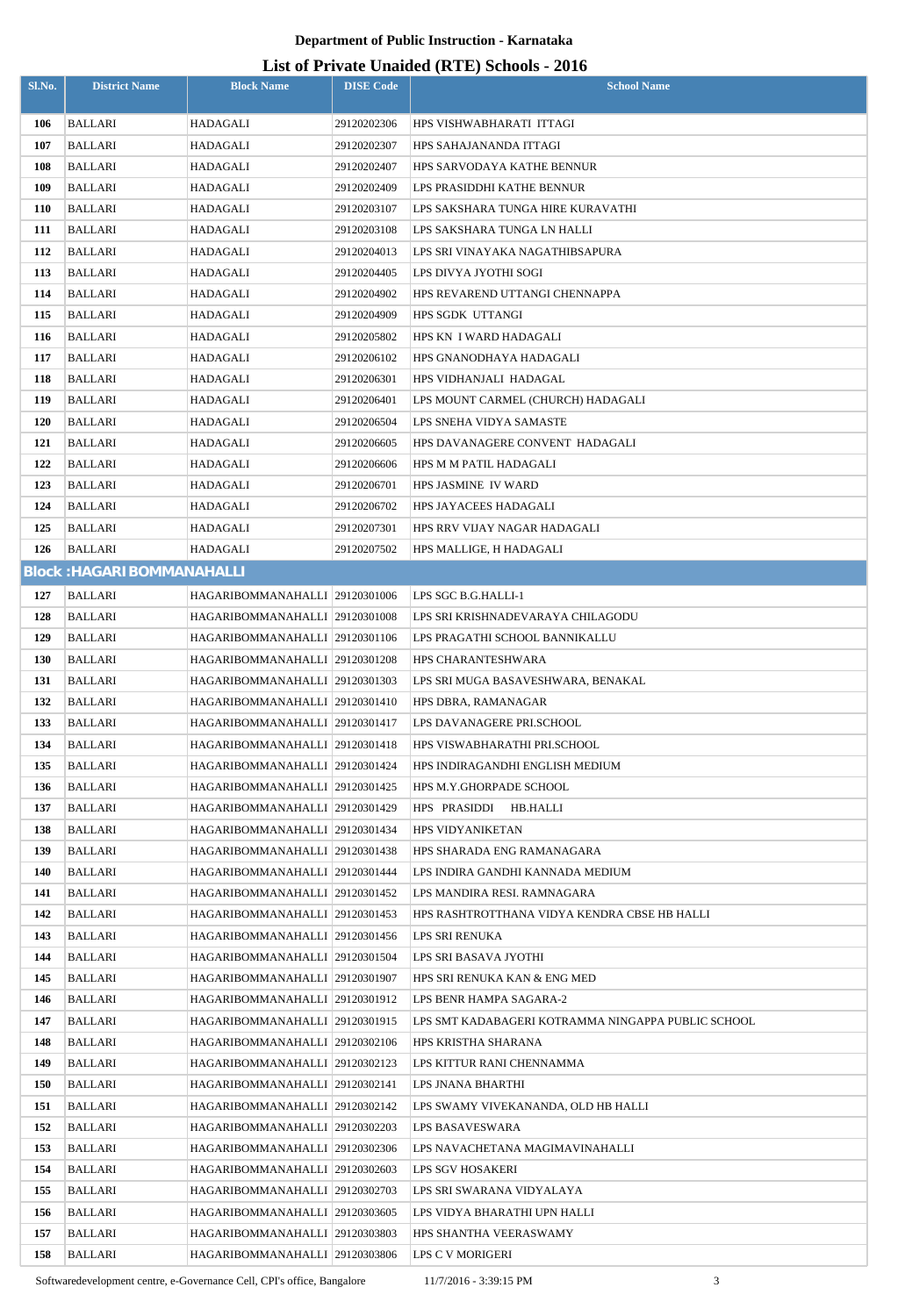# **List of Private Unaided (RTE) Schools - 2016**

| Sl.No.     | <b>District Name</b>             | <b>Block Name</b>              | <b>DISE Code</b>           | $\frac{1}{2}$<br><b>School Name</b>           |
|------------|----------------------------------|--------------------------------|----------------------------|-----------------------------------------------|
| 159        | <b>BALLARI</b>                   | HAGARIBOMMANAHALLI 29120304304 |                            | LPS SURYODAYA ND KERE                         |
| 160        | <b>BALLARI</b>                   | HAGARIBOMMANAHALLI 29120304603 |                            | LPS SWAMY VIVEKANAND SIGENAHALLI-3            |
| 161        | BALLARI                          | HAGARIBOMMANAHALLI 29120304804 |                            | HPS SREE RANGANATHESWARA                      |
| 162        | <b>BALLARI</b>                   | HAGARIBOMMANAHALLI 29120304807 |                            | HPS NOOTHAN THAMBRAHALLI                      |
| 163        | BALLARI                          | HAGARIBOMMANAHALLI 29120305402 |                            | LPS SRI RUDRESHWARA YENIGI                    |
|            | <b>Block: HOSAPETE</b>           |                                |                            |                                               |
| 164        | <b>BALLARI</b>                   | <b>HOSAPETE</b>                | 29120500304                | LPS GAYATRI HOSPET                            |
| 165        | <b>BALLARI</b>                   | <b>HOSAPETE</b>                | 29120501003                | HPS SWAMY VIVEKANANDA                         |
| 166        | <b>BALLARI</b>                   | HOSAPETE                       | 29120501004                | LPS VIJAYA NAGARA CHILAKANA HATTI             |
| 167        | <b>BALLARI</b>                   | HOSAPETE                       | 29120501108                | LPS NALANDA SCHOOL HANUMANAHALLI              |
| 168        | BALLARI                          | <b>HOSAPETE</b>                | 29120501404                | LPS NETHAJI DEVALAPURA                        |
| 169        | BALLARI                          | <b>HOSAPETE</b>                | 29120501509                | LPS SRI SIDDAIAH THATHA                       |
| 170        | <b>BALLARI</b>                   | HOSAPETE                       | 29120501510                | LPS SRI SWAMY VIVEKANANDA DEVASAMUDRA         |
| 171        | <b>BALLARI</b>                   | HOSAPETE                       | 29120501704                | VIDYA CHETANA HPS GADIGANOOR                  |
| 172        | BALLARI                          | HOSAPETE                       | 29120503402                | LPS VIDYANIKETANA KAKUBAL                     |
| 173        | <b>BALLARI</b>                   | <b>HOSAPETE</b>                | 29120503607                | LPS VIJAYA VIDYARANYA HOSA MALAPANAGUDI       |
| 174        | <b>BALLARI</b>                   | HOSAPETE                       | 29120504012                | HPS LAHARI MARIYAMMANA HALLI                  |
| 175        | <b>BALLARI</b>                   | HOSAPETE                       | 29120504022                | HPS SAI PRIMARY M M HALLI                     |
| 176        | <b>BALLARI</b>                   | HOSAPETE                       | 29120504023                | HPS SRI VINAYAK M M HALLI                     |
| 177        | <b>BALLARI</b>                   | HOSAPETE                       | 29120504203                | HPS SPOORTHI 10 MUDDAPUR                      |
| 178        | BALLARI                          | HOSAPETE                       | 29120504303                | HPS SRI MAHADEVA METRI                        |
| 179        | <b>BALLARI</b>                   | HOSAPETE                       | 29120504405                | LPS MANASA CHARITABLE NAGENA  HALLI           |
| 180        | <b>BALLARI</b>                   | <b>HOSAPETE</b>                | 29120504406                | LPS DOON PUBLIC SCHOOL HOSPET                 |
| 181        | <b>BALLARI</b>                   | <b>HOSAPETE</b>                | 29120504706                | LPS SRI VINAYAKA                              |
| 182        | BALLARI                          | HOSAPETE                       | 29120504810                | HPS ST MARY HIGER PRIMARY SCHOOL              |
| 183        | <b>BALLARI</b>                   | <b>HOSAPETE</b>                | 29120505003                | HPS GURUDATH                                  |
| 184        | <b>BALLARI</b>                   | <b>HOSAPETE</b>                | 29120505007                | HPS C V RAMAN RAMASAGARA                      |
| 185        | <b>BALLARI</b>                   | <b>HOSAPETE</b>                | 29120505103                | LPS SREE VIDYA SRIRAMA RANGAPU                |
| 186        | BALLARI                          | HOSAPETE                       | 29120505106                | HPS VIDYABHARATHI                             |
| 187        | <b>BALLARI</b>                   | <b>HOSAPETE</b>                | 29120507202                | LPS SREE PAMPAPATHI HAMPI                     |
| 188        | <b>BALLARI</b>                   | HOSAPETE                       | 29120508201                | HPS ASHWINI KAn/ENG MED                       |
| 189        | <b>BALLARI</b>                   | HOSAPETE                       | 29120508204                | LPS VANITHA                                   |
| 190        | <b>BALLARI</b>                   | <b>HOSAPETE</b>                | 29120508402                | MAHILA SAMAJ BSSM.HPS.ENG.MED                 |
| 191        | <b>BALLARI</b>                   | <b>HOSAPETE</b>                | 29120508403                | HPS GOPINATH M HPT                            |
| 192        | <b>BALLARI</b>                   | <b>HOSAPETE</b>                | 29120508503                | LPS MOTHER INDIA RS HOSPET                    |
| 193        | <b>BALLARI</b>                   | <b>HOSAPETE</b>                | 29120508602                | HPS MOUNT CARMEL HOSPET                       |
| 194        | <b>BALLARI</b>                   | <b>HOSAPETE</b>                | 29120508603                | HPS ROTARY RAILWAY STATION                    |
| 195        | <b>BALLARI</b>                   | <b>HOSAPETE</b>                | 29120508706                | LPS ALLAMA PRABHU VIDYA KENDRA                |
| 196        | <b>BALLARI</b>                   | HOSAPETE                       | 29120508801                | HPS ANNIKLETA A.S. GUDI                       |
| 197        | <b>BALLARI</b>                   | <b>HOSAPETE</b>                | 29120508805                | HPS SRI MARKANDESWARA M.P.P.NAGAR             |
| 198        | <b>BALLARI</b>                   | <b>HOSAPETE</b>                | 29120508808                | LPS SRI SADGURU BABA ANWARANANDA              |
| 199        | BALLARI                          | <b>HOSAPETE</b>                | 29120508810                | LPS SRI SHIVANANDA BHARATHI HPT               |
| <b>200</b> | <b>BALLARI</b>                   | HOSAPETE                       | 29120508901                | SRIKARI PUBLIC SCHOOL HOSPET                  |
| <b>201</b> | <b>BALLARI</b>                   | <b>HOSAPETE</b>                | 29120508903                | LPS OXFORD KONDANAYAKANA HALLI                |
| 202        | <b>BALLARI</b>                   | <b>HOSAPETE</b>                | 29120509003                | HPS SRI MAHAVEER BALA                         |
| 203<br>204 | <b>BALLARI</b>                   | HOSAPETE                       | 29120509004                | HPS VIDYA CHETANA                             |
| 205        | <b>BALLARI</b><br><b>BALLARI</b> | <b>HOSAPETE</b>                | 29120509006<br>29120509007 | HPS LITTLE STAR HPT<br>LPS HERA SCHOOL HOSPET |
| 206        | <b>BALLARI</b>                   | <b>HOSAPETE</b>                | 29120509103                | HPS PATTIKONDA KAN MED HOSPET                 |
| 207        | <b>BALLARI</b>                   | HOSAPETE<br>HOSAPETE           | 29120509204                | HPS NARBADA DEVI MEM. ENG                     |
| 208        | <b>BALLARI</b>                   | <b>HOSAPETE</b>                | 29120509301                | HPS GNANA DEEPA CHITAWADIGI                   |
| 209        | BALLARI                          | <b>HOSAPETE</b>                | 29120509602                | HPS SAPTHAGIRI SCHOOL HOSPET                  |
| <b>210</b> | <b>BALLARI</b>                   | <b>HOSAPETE</b>                | 29120509701                | KSPL HPS HOSPET                               |
| 211        | <b>BALLARI</b>                   | <b>HOSAPETE</b>                | 29120509702                | LPS SAPTHAGIRI BASAVESHWARA BADAVANE          |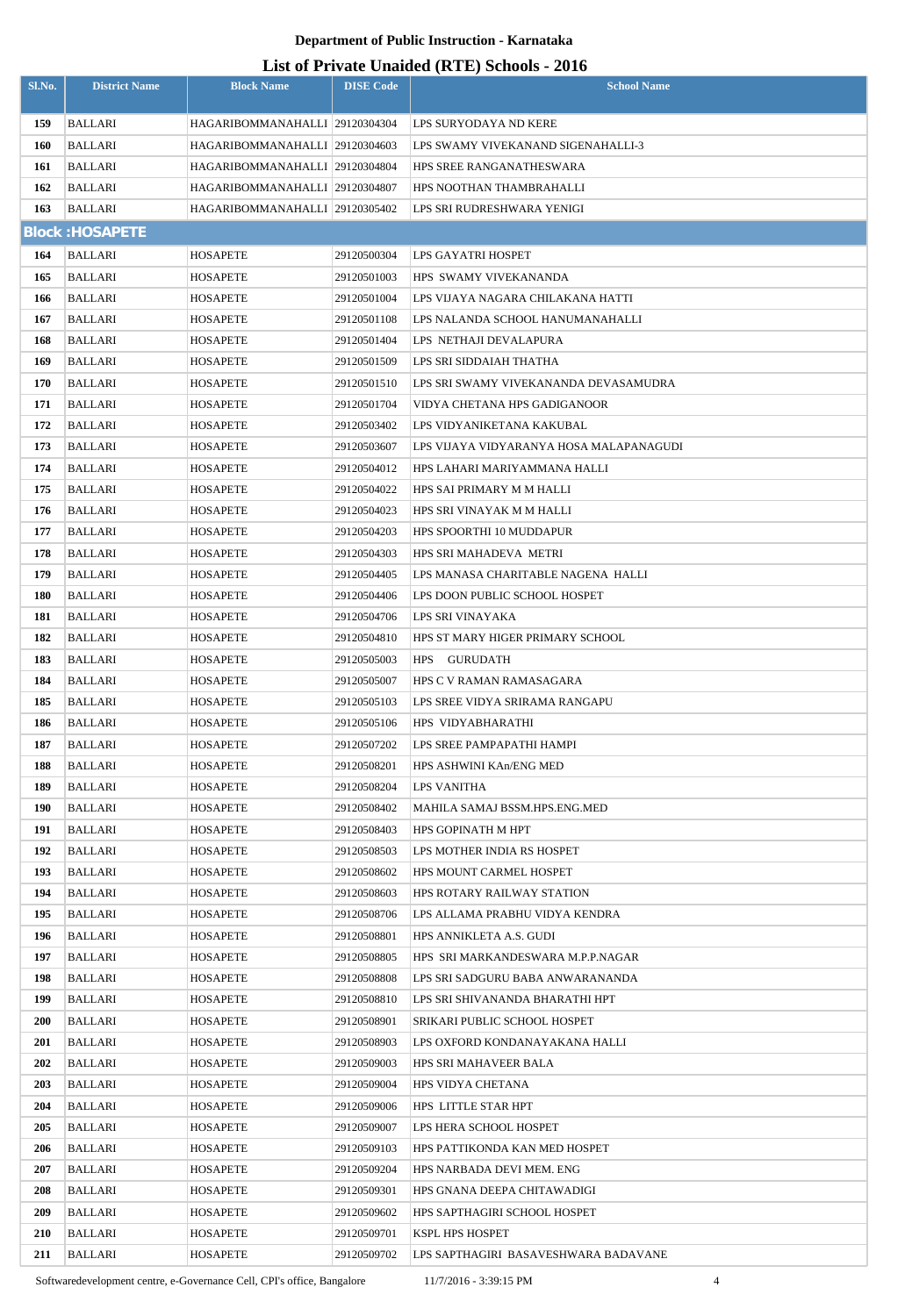| Sl.No. | <b>District Name</b>  | <b>Block Name</b> | <b>DISE Code</b> | $\sigma$ of Figure Changed (IVIE) behoods $\sim$ 0.10<br><b>School Name</b> |
|--------|-----------------------|-------------------|------------------|-----------------------------------------------------------------------------|
| 212    | BALLARI               | HOSAPETE          | 29120509803      | HPS SRI VINAYAKA SARASWATHI                                                 |
| 213    | <b>BALLARI</b>        | HOSAPETE          | 29120509902      | HPS TAHA (UA) HOSPET                                                        |
| 214    | <b>BALLARI</b>        | HOSAPETE          | 29120510203      | HPS STELL MERI HOSPET                                                       |
| 215    | BALLARI               | HOSAPETE          | 29120510208      | T.A.M.E'S D.A.V PUBLIC SANKLAPUR                                            |
| 216    | BALLARI               | HOSAPETE          | 29120510304      | LPS KNSC                                                                    |
| 217    | <b>BALLARI</b>        | HOSAPETE          | 29120510307      | HPS NETAJI ARAVINDA NAGAR                                                   |
| 218    | <b>BALLARI</b>        | HOSAPETE          | 29120510310      | HS SHANTINIKETANA PUBLIC HOSPET                                             |
| 219    | <b>BALLARI</b>        | HOSAPETE          | 29120510503      | HPS ST.JOSEPH'S J.P.NAGAR                                                   |
| 220    | BALLARI               | HOSAPETE          | 29120510504      | <b>HPS ROSE BUD SCHOOL</b>                                                  |
| 221    | <b>BALLARI</b>        | HOSAPETE          | 29120510508      | LPS SRI SANGANABASAVESHWARA HPT                                             |
| 222    | <b>BALLARI</b>        | HOSAPETE          | 29120510509      | LPS ANMOL PUBLIC HOSPET                                                     |
| 223    | <b>BALLARI</b>        | HOSAPETE          | 29120510510      | LPS MOHAMMADIA SCHOOL HOSPET                                                |
| 224    | <b>BALLARI</b>        | HOSAPETE          | 29120510606      | HPS SANTHOSH BRILLIANT                                                      |
| 225    | <b>BALLARI</b>        | HOSAPETE          | 29120510801      | LPS GANGA PARAMESHWARI                                                      |
| 226    | <b>BALLARI</b>        | HOSAPETE          | 29120510901      | HPS CONNIE ENG. MED. HPT                                                    |
| 227    | BALLARI               | HOSAPETE          | 29120510903      | LPS HIMAYATUL ISLAM URDU HPT                                                |
| 228    | <b>BALLARI</b>        | HOSAPETE          | 29120510904      | LPS VIDYA NIKETHANA HOSPET(UA)                                              |
| 229    | BALLARI               | HOSAPETE          | 29120511001      | HPS DR. RAADHA KRISHNAN 15TH WARD                                           |
| 230    | BALLARI               | HOSAPETE          | 29120511002      | HPS BLOSSOMS M J NAGAR                                                      |
| 231    | BALLARI               | HOSAPETE          | 29120511005      | HPS LAHARI ENG. MED HOSPET                                                  |
| 232    | BALLARI               | HOSAPETE          | 29120511006      | HPS & HS MOTHER TERESA M J NAGAR                                            |
| 233    | BALLARI               | HOSAPETE          | 29120511008      | HPS CHARITABAL HOSPET(UA)                                                   |
| 234    | <b>BALLARI</b>        | HOSAPETE          | 29120511201      | HPS JAYCEES HOSPET(UA)                                                      |
| 235    | BALLARI               | HOSAPETE          | 29120511204      | HPS DEEPAYANA ENG MED HOSPET                                                |
| 236    | <b>BALLARI</b>        | HOSAPETE          | 29120511205      | HPS NIVEDITA SCHOOL(UA) HPT                                                 |
| 237    | BALLARI               | HOSAPETE          | 29120511213      | HPS LION'S SCHOOL HOSPET CMC2(UA)                                           |
| 238    | <b>BALLARI</b>        | HOSAPETE          | 29120512102      | HPS NAVABHARATHA SN PET                                                     |
| 239    | <b>BALLARI</b>        | <b>HOSAPETE</b>   | 29120512103      | HPS BRIGHT WAY PUBLIC SHOOL                                                 |
| 240    | BALLARI               | HOSAPETE          | 29120512106      | HPS NIVEDITHA VINAYAKA NGR                                                  |
| 241    | <b>BALLARI</b>        | HOSAPETE          | 29120512108      | HPS VIJAYANAGARA ENG MED KAMPLI                                             |
| 242    | <b>BALLARI</b>        | HOSAPETE          | 29120512202      | HPS RAJARAJESHWARI KAMPLI KOTTAL                                            |
| 243    | BALLARI               | <b>HOSAPETE</b>   | 29120512302      | HPS SHARADHA VIDYANIKETHANA                                                 |
| 244    | <b>BALLARI</b>        | HOSAPETE          | 29120512401      | HPS PREMIBAHI D H                                                           |
| 245    | <b>BALLARI</b>        | HOSAPETE          | 29120512803      | HPS SRI SWAMY VIVEKANANDA FORT                                              |
| 246    | <b>BALLARI</b>        | HOSAPETE          | 29120513302      | LPS SRI PRABHUSWAMY KALMATA KAMPLI                                          |
| 247    | <b>BALLARI</b>        | HOSAPETE          | 29120513401      | LPS KALIKA 19TH WARD                                                        |
| 248    | BALLARI               | HOSAPETE          | 29120513504      | LPS BAPUJI MARUTHI NGR 20TH WRD                                             |
| 249    | BALLARI               | HOSAPETE          | 29120513604      | HPS DR.RAJAKUMAR GNYANA MANDHIRA                                            |
| 250    | <b>BALLARI</b>        | HOSAPETE          | 29120513606      | LPS SINAI SCRIPTURE KAMPLI                                                  |
| 251    | <b>BALLARI</b>        | HOSAPETE          | 29120513607      | HPS QUEEN MARY KSF KAMPLI                                                   |
| 252    | BALLARI               | HOSAPETE          | 29120513701      | HPS CHETANA VIDYANIKETANA KAMPLI                                            |
| 253    | BALLARI               | HOSAPETE          | 29120513705      | HPS SAAHITHI VIDYALAYA KAMPLI TMC                                           |
| 254    | BALLARI               | HOSAPETE          | 29120513802      | LPS SHANTHI VIDYA NIKETHAN KAMPLI                                           |
| 255    | BALLARI               | <b>HOSAPETE</b>   | 29120514004      | LPS DAISY KAMLAPUR                                                          |
| 256    | BALLARI               | HOSAPETE          | 29120514601      | HPS SREE YOGI NARAYENA 8TH WA                                               |
| 257    | BALLARI               | HOSAPETE          | 29120514903      | HPS RAMAKRISHNA ENG KAMALA                                                  |
| 258    | BALLARI               | HOSAPETE          | 29120515402      | LPS SHREE CHANNABASAVESHWARA KAMALAPURA                                     |
| 259    | BALLARI               | HOSAPETE          | 29120515902      | HPS SRI SAI HOSPET                                                          |
| 260    | BALLARI               | HOSAPETE          | 29120515904      | HS MADAKRI NAYAKA HOSPET(UA)                                                |
|        | <b>Block: KUDLIGI</b> |                   |                  |                                                                             |
| 261    | <b>BALLARI</b>        | KUDLIGI           | 29120600212      | LPS SRI SIDDALINGESHWARA                                                    |
| 262    | BALLARI               | KUDLIGI           | 29120600303      | HPS GNANAMURTHY (GUDINHOLE) AM KERE                                         |
| 263    | <b>BALLARI</b>        | KUDLIGI           | 29120600708      | LPS VIDYA SAGARA, BADELADUKU                                                |
| 264    | <b>BALLARI</b>        | KUDLIGI           | 29120600709      | LPS SRI SUNDRESH, BADELADUKU                                                |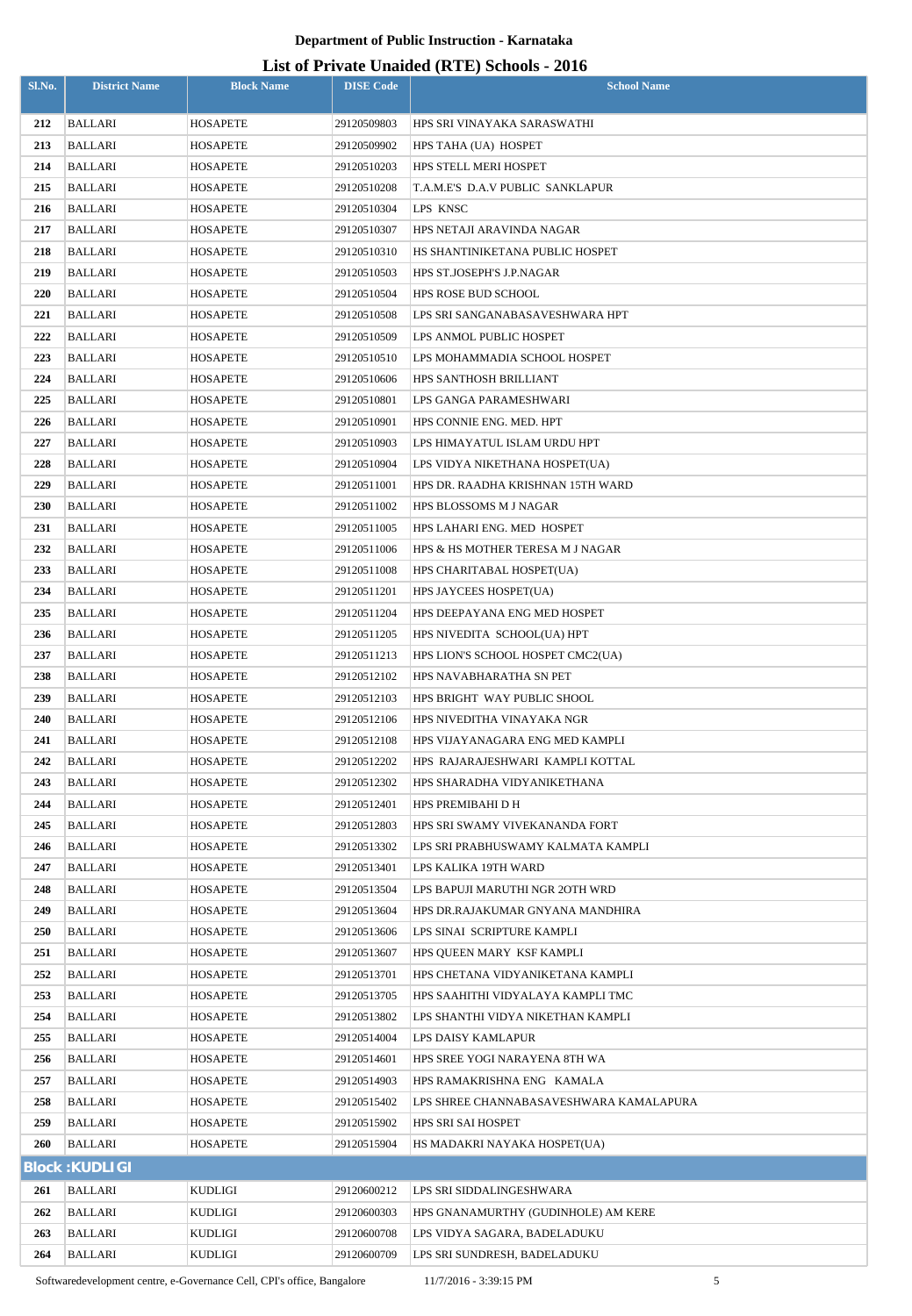| Sl.No. | <b>District Name</b> | <b>Block Name</b> | <b>DISE Code</b> | $\mu$ <sub>15</sub> of T <sub>11</sub> , and Onalact (IVII) behoofs $\mu$ <sub>016</sub><br><b>School Name</b> |
|--------|----------------------|-------------------|------------------|----------------------------------------------------------------------------------------------------------------|
| 265    | BALLARI              | KUDLIGI           | 29120600807      | LPS NANDI, BANAVI KALLU                                                                                        |
| 266    | <b>BALLARI</b>       | KUDLIGI           | 29120600808      | NAVACHETHANA LPS,BANAVIKALLU                                                                                   |
| 267    | BALLARI              | KUDLIGI           | 29120601205      | LPS SVS BAYALU THUMBARAGUDHI                                                                                   |
| 268    | <b>BALLARI</b>       | KUDLIGI           | 29120601708      | LPS KANASU KANNADA                                                                                             |
| 269    | BALLARI              | KUDLIGI           | 29120601903      | LPS JNANA SIHADRI, K GAJAPURA                                                                                  |
| 270    | <b>BALLARI</b>       | KUDLIGI           | 29120602006      | LPS SHANTHI NIKETHANA, RAMASAGARAHATTI                                                                         |
| 271    | <b>BALLARI</b>       | KUDLIGI           | 29120602210      | LPS CHIGURU                                                                                                    |
| 272    | <b>BALLARI</b>       | KUDLIGI           | 29120602211      | HPS SUBHODAYA                                                                                                  |
| 273    | <b>BALLARI</b>       | KUDLIGI           | 29120602214      | LPS YASHASVEE GUDEKOTE                                                                                         |
| 274    | <b>BALLARI</b>       | KUDLIGI           | 29120602218      | LPS RAJEEV GANDHI, GUDEKOTE                                                                                    |
| 275    | <b>BALLARI</b>       | KUDLIGI           | 29120602505      | LPS SIR.M.VISHWESHWARAYYA HARAKA BHAVI                                                                         |
| 276    | <b>BALLARI</b>       | KUDLIGI           | 29120602705      | LPS SRI BASAVESHWARA HIRE HEGGEDAL                                                                             |
| 277    | BALLARI              | KUDLIGI           | 29120602706      | LPS SRI KODIBASAVESHWARA HIRE HEGGEDAL                                                                         |
| 278    | BALLARI              | KUDLIGI           | 29120602908      | HPS SOPHIA HOSA HALLI                                                                                          |
| 279    | <b>BALLARI</b>       | KUDLIGI           | 29120602912      | P S SRI KALIDASAVIDYA SHALE.KHANAHO                                                                            |
| 280    | BALLARI              | KUDLIGI           | 29120602923      | LPS VIDYANIKETHANA KANA HOSAHALLI                                                                              |
| 281    | BALLARI              | KUDLIGI           | 29120602924      | LPS VIBHAVA                                                                                                    |
| 282    | BALLARI              | KUDLIGI           | 29120603105      | LPS SHANTHI NIKETHAN HULIKERI                                                                                  |
| 283    | BALLARI              | KUDLIGI           | 29120603209      | LPS GURUKANAKA (A)                                                                                             |
| 284    | BALLARI              | KUDLIGI           | 29120603214      | LPS SVV CONVENT                                                                                                |
| 285    | BALLARI              | KUDLIGI           | 29120603308      | LPS PRAKRUTHI HURALIHAL (A)                                                                                    |
| 286    | <b>BALLARI</b>       | KUDLIGI           | 29120604705      | HPS SRI KARILINGESHWARA                                                                                        |
| 287    | <b>BALLARI</b>       | KUDLIGI           | 29120605705      | HPS SRI SHARAVANI CHIKKAJOGIHA                                                                                 |
| 288    | BALLARI              | KUDLIGI           | 29120606004      | SWAMY VIVEKANANDA MB AYYANA HALLI                                                                              |
| 289    | <b>BALLARI</b>       | KUDLIGI           | 29120606205      | LPS SAVAJJI GURU SIDDAN GOUDA NAGARKATTE                                                                       |
| 290    | BALLARI              | KUDLIGI           | 29120606206      | <b>HPS VISWA BANDU</b>                                                                                         |
| 291    | <b>BALLARI</b>       | KUDLIGI           | 29120606507      | HPS SRI KALLESWARA VIDYA SAMST                                                                                 |
| 292    | BALLARI              | KUDLIGI           | 29120606808      | LPS GURUDEVA RAMDURGA                                                                                          |
| 293    | BALLARI              | KUDLIGI           | 29120606904      | HPS JNANA TUNGA                                                                                                |
| 294    | <b>BALLARI</b>       | KUDLIGI           | 29120607306      | LPS CHAITANYA SOOLADAHALLI                                                                                     |
| 295    | <b>BALLARI</b>       | KUDLIGI           | 29120607705      | LPS SREE PATEL THIMALAPURA THANDA                                                                              |
| 296    | <b>BALLARI</b>       | KUDLIGI           | 29120607809      | HPS CHANDRA BHUSHANA                                                                                           |
| 297    | <b>BALLARI</b>       | KUDLIGI           | 29120607811      | LPS JAGADGURU DHARUKA UJJINI                                                                                   |
| 298    | <b>BALLARI</b>       | KUDLIGI           | 29120607814      | LPS JNANAMURTHY                                                                                                |
| 299    | <b>BALLARI</b>       | KUDLIGI           | 29120608104      | MVP PUBLIC SCHOOL, THIMMAVANAHALLI                                                                             |
| 300    | <b>BALLARI</b>       | KUDLIGI           | 29120608805      | LPS GURUDEVA G.ROAD KUDLIGI                                                                                    |
| 301    | BALLARI              | KUDLIGI           | 29120608901      | LPS JNANA DEEPA                                                                                                |
| 302    | BALLARI              | KUDLIGI           | 29120608907      | LPS SRI VASAVI                                                                                                 |
| 303    | BALLARI              | KUDLIGI           | 29120608911      | LPS SRI THARALUBALU                                                                                            |
| 304    | BALLARI              | KUDLIGI           | 29120609002      | THAHA LOWER PRIMARY SCHOOL, KUDLIGI                                                                            |
| 305    | BALLARI              | KUDLIGI           | 29120609305      | HPS SHREE SHAILA VIDYA PEETA KUDLIGI                                                                           |
| 306    | BALLARI              | KUDLIGI           | 29120609306      | <b>HPS SCENT MICHAEL</b>                                                                                       |
| 307    | <b>BALLARI</b>       | KUDLIGI           | 29120609310      | LPS VIVEKANAND                                                                                                 |
| 308    | BALLARI              | KUDLIGI           | 29120609502      | LPS MAHA MADIYA                                                                                                |
| 309    | BALLARI              | KUDLIGI           | 29120609901      | LPS SPANDANA KUDLIGI                                                                                           |
| 310    | <b>BALLARI</b>       | KUDLIGI           | 29120610302      | AL-IQRA LPS, KUDLIGI                                                                                           |
| 311    | BALLARI              | KUDLIGI           | 29120610802      | HPS SRI GURU KOTTURESHWARA, KOTTUR                                                                             |
| 312    | BALLARI              | KUDLIGI           | 29120611008      | HPS VIDYA BHARATI, KOTTUR                                                                                      |
| 313    | BALLARI              | KUDLIGI           | 29120611301      | HPS Dr. DARA BENDRE, KOTTUR                                                                                    |
| 314    | BALLARI              | KUDLIGI           | 29120611304      | HPS JNANA SAROVAR                                                                                              |
| 315    | BALLARI              | KUDLIGI           | 29120611401      | LPS RMK RESIDENTIAL KOTTUR                                                                                     |
| 316    | <b>BALLARI</b>       | KUDLIGI           | 29120611402      | HPS JNANA SUDHA KOTTUR                                                                                         |
| 317    | BALLARI              | KUDLIGI           | 29120611405      | LPS GANGOTHRI                                                                                                  |
| 318    | <b>BALLARI</b>       | KUDLIGI           | 29120612401      | HPS GURUDEVA ENG.MED.                                                                                          |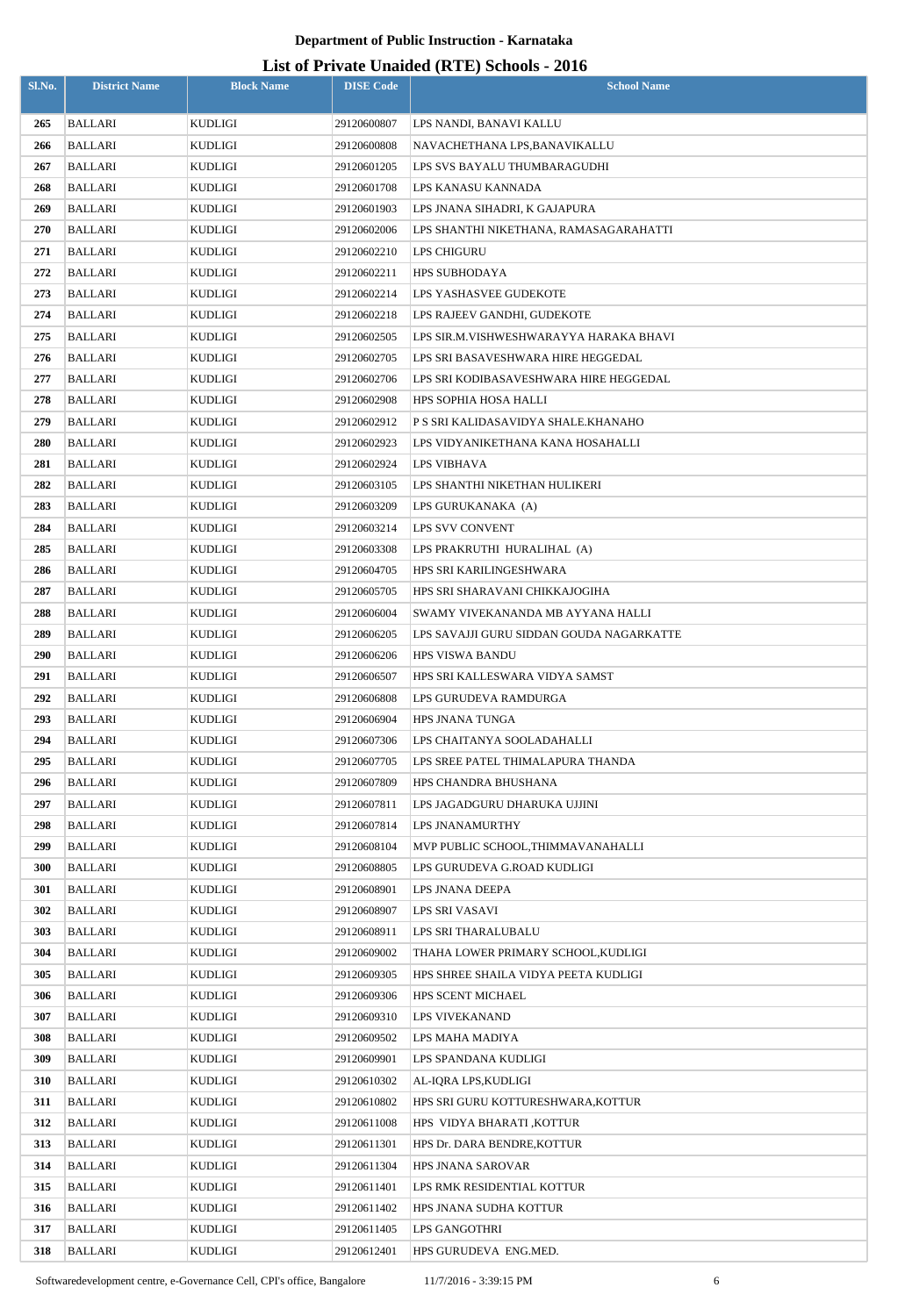### **List of Private Unaided (RTE) Schools - 2016**

| Sl.No. | <b>District Name</b>    | <b>Block Name</b> | <b>DISE Code</b> | $\mu$ <sub>15</sub> of T <sub>11</sub> , and Onalact (IVII) behoofs $\mu$ <sub>016</sub><br><b>School Name</b> |
|--------|-------------------------|-------------------|------------------|----------------------------------------------------------------------------------------------------------------|
| 319    | <b>BALLARI</b>          | KUDLIGI           | 29120612402      | HPS NAVACHETHANA                                                                                               |
|        | <b>Block: SANDUR</b>    |                   |                  |                                                                                                                |
| 320    | <b>BALLARI</b>          | <b>SANDUR</b>     | 29120701105      | LPS SRI SAI BABA G L HALLI                                                                                     |
| 321    | BALLARI                 | <b>SANDUR</b>     | 29120701804      | VISHWASPURTHI<br><b>HPS</b>                                                                                    |
| 322    | BALLARI                 | <b>SANDUR</b>     | 29120702202      | <b>LPS</b><br>K.R.CHANNAMMA                                                                                    |
| 323    | BALLARI                 | <b>SANDUR</b>     | 29120702207      | SRI BANASHANKARI VIDYA MANDIR                                                                                  |
| 324    | <b>BALLARI</b>          | SANDUR            | 29120702303      | SRI HARSHA SCHOOL TALUR                                                                                        |
| 325    | BALLARI                 | <b>SANDUR</b>     | 29120702803      | HPS SUSHILAMMA TORANAGALLU                                                                                     |
| 326    | <b>BALLARI</b>          | SANDUR            | 29120702805      | LPS AGAPE TORANAGALLU                                                                                          |
| 327    | <b>BALLARI</b>          | SANDUR            | 29120702812      | <b>GOOD SHEPHERD TORANGALLU</b>                                                                                |
| 328    | BALLARI                 | SANDUR            | 29120702815      | HPS JINDHAL ADARSHA VIDYALAYA                                                                                  |
| 329    | BALLARI                 | SANDUR            | 29120702816      | TAMANNA SPECIALLY ABLED CHILDREN SCHOOL                                                                        |
| 330    | BALLARI                 | SANDUR            | 29120702904      | <b>HPS SMIORE DEVAGIRI</b>                                                                                     |
| 331    | <b>BALLARI</b>          | SANDUR            | 29120702907      | HPS SMIORE SUBBARAYANAHALLI                                                                                    |
| 332    | BALLARI                 | SANDUR            | 29120703204      | LPS SRI SAIBABA DODDA ANTHAPURA                                                                                |
| 333    | BALLARI                 | SANDUR            | 29120703603      | HPS GNANA GANGOTRI V.S                                                                                         |
| 334    | BALLARI                 | SANDUR            | 29120704206      | HPS ARUNODAYA BOMMAGATTA                                                                                       |
| 335    | BALLARI                 | SANDUR            | 29120704207      | HPS BHARATIYA VIDYA NIKETAN                                                                                    |
| 336    | BALLARI                 | SANDUR            | 29120704313      | HPS SRI BASAVA VIDYA MANDIR BANDRI                                                                             |
| 337    | <b>BALLARI</b>          | SANDUR            | 29120704314      | LPS SRI VALMIKI VIDYA MANDIR BANDRI                                                                            |
| 338    | BALLARI                 | SANDUR            | 29120704402      | HPS SRE THARALBALU SCHCOOL                                                                                     |
| 339    | BALLARI                 | SANDUR            | 29120705205      | HPS ABHINAVA VIDYA MANDIR                                                                                      |
| 340    | BALLARI                 | SANDUR            | 29120705214      | LPS CHITRIKI SPANDANA YASHWANTHANAGAR                                                                          |
| 341    | BALLARI                 | SANDUR            | 29120705403      | LPS KOLURU PARVATAMMA U.RAJAPURA                                                                               |
| 342    | BALLARI                 | SANDUR            | 29120706102      | HPS CHANDUR LITTLE FLOWERS SCHOOL                                                                              |
| 343    | <b>BALLARI</b>          | <b>SANDUR</b>     | 29120706103      | JINDAL VIDYA MANDIR                                                                                            |
| 344    | BALLARI                 | <b>SANDUR</b>     | 29120706602      | LPS SHARDA MATHE VIDYA KENDRA                                                                                  |
| 345    | <b>BALLARI</b>          | <b>SANDUR</b>     | 29120706604      | LPS GNANAVE AMRUTA KRISHNANAGAR                                                                                |
| 346    | BALLARI                 | <b>SANDUR</b>     | 29120707407      | LPS VIVEKANANDA PRE&PRIMARY                                                                                    |
| 347    | <b>BALLARI</b>          | <b>SANDUR</b>     | 29120709202      | HPS & HS JNANA BHARATHI VIDYA MANDIR                                                                           |
| 348    | BALLARI                 | <b>SANDUR</b>     | 29120709203      | HPS SADUR RESIDENTIAL SCHOOL                                                                                   |
| 349    | BALLARI                 | SANDUR            | 29120709205      | HPS VISHWA SPOORTHY K.S.K COMP                                                                                 |
| 350    | <b>BALLARI</b>          | <b>SANDUR</b>     | 29120709702      | <b>HPS BASAVASWARA</b>                                                                                         |
| 351    | BALLARI                 | SANDUR            | 29120710101      | SRI SAILESHWARA HPS & HS(KANŊ) SANDUR                                                                          |
| 352    | BALLARI                 | SANDUR            | 29120710504      | HPS ROTARY K.H.B. COLONY                                                                                       |
| 353    | BALLARI                 | SANDUR            | 29120710601      | HPS SRI RAMAKRISHNA VIDYA SHALE,SANDUR                                                                         |
| 354    | BALLARI                 | <b>SANDUR</b>     | 29120710603      | LPS TAHA PRIMARY SCHOOL SANDUR                                                                                 |
| 355    | BALLARI                 | SANDUR            | 29120710804      | HPS & HS ASHOK M M TRUSTVALLEY RESI                                                                            |
| 356    | BALLARI                 | SANDUR            | 29120710901      | <b>HPS KRUPA NILAYA</b>                                                                                        |
| 357    | BALLARI                 | <b>SANDUR</b>     | 29120710902      | HPS & HS SRI SAILA VIDYA KENDRA(KANNADA)                                                                       |
|        | <b>Block: SIRUGUPPA</b> |                   |                  |                                                                                                                |
| 358    | <b>BALLARI</b>          | <b>SIRUGUPPA</b>  | 29120800103      | LPS NETAJI AGASANUR                                                                                            |
| 359    | BALLARI                 | <b>SIRUGUPPA</b>  | 29120800403      | LPS SHARADHA                                                                                                   |
| 360    | BALLARI                 | <b>SIRUGUPPA</b>  | 29120800512      | LPS SRI BASAVACHETHAN BAGEWADI                                                                                 |
| 361    | BALLARI                 | SIRUGUPPA         | 29120801302      | HPS NANDA GOKULA BUDUGUPPA                                                                                     |
| 362    | BALLARI                 | SIRUGUPPA         | 29120801502      | LPS SRI SIDDAGANGA SRI PUBLIC SCHOOL BHYRAPURA                                                                 |
| 363    | BALLARI                 | SIRUGUPPA         | 29120801803      | S. V. R. DARUR CAMP<br><b>LPS</b>                                                                              |
| 364    | BALLARI                 | SIRUGUPPA         | 29120801806      | LPS MADAR LAND DARUR CROSS                                                                                     |
| 365    | BALLARI                 | SIRUGUPPA         | 29120802006      | HPS NEHARU VIDYA MANDIRA                                                                                       |
| 366    | BALLARI                 | SIRUGUPPA         | 29120802804      | HPS SREE VEERABHADRESWARA KAN MED HALEKOTE                                                                     |
| 367    | BALLARI                 | SIRUGUPPA         | 29120802806      | LPS SHREE NANDISHWAR HALEKOTE                                                                                  |
| 368    | BALLARI                 | SIRUGUPPA         | 29120803004      | HPS VIVEKANANDA KAN.MD HATCHOLLI                                                                               |
| 369    | <b>BALLARI</b>          | <b>SIRUGUPPA</b>  | 29120803010      | LPS TUNGABHADRA SCHOOL HATCHOLLI                                                                               |
| 370    | BALLARI                 | <b>SIRUGUPPA</b>  | 29120803404      | HPS JKS GADINADU HONNARA HALLI                                                                                 |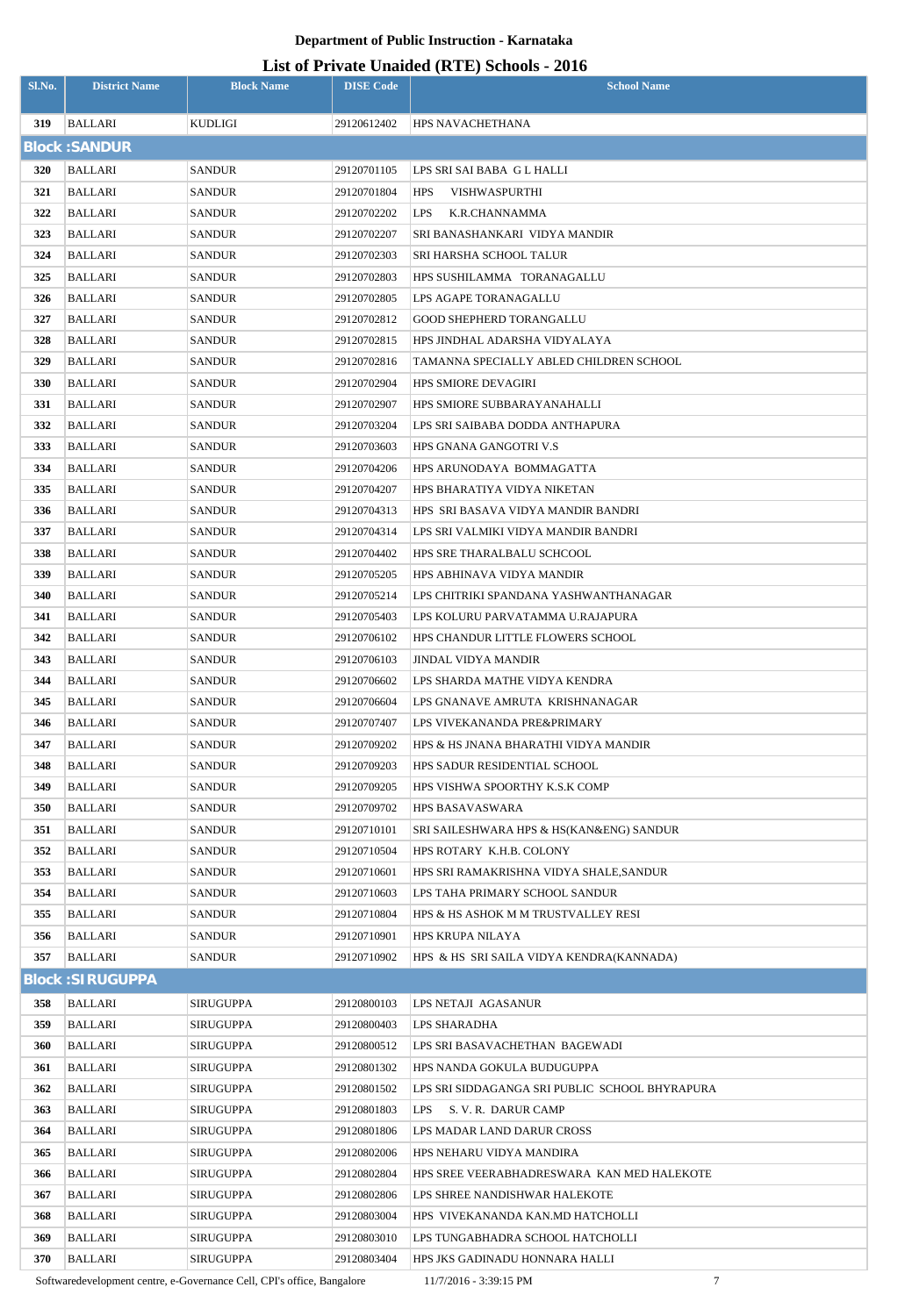### **List of Private Unaided (RTE) Schools - 2016**

|            |                            |                        |                            | LIST OF FITTANE UNAIGURE (IN FET ) OCHOUS - 2010             |
|------------|----------------------------|------------------------|----------------------------|--------------------------------------------------------------|
| Sl.No.     | <b>District Name</b>       | <b>Block Name</b>      | <b>DISE Code</b>           | <b>School Name</b>                                           |
| 371        | <b>BALLARI</b>             | SIRUGUPPA              | 29120803502                | HPS ONKARESHWAR IBHRAIMPUR                                   |
| 372        | BALLARI                    | SIRUGUPPA              | 29120804004                | <b>HPS SWATHI, KARUR</b>                                     |
| 373        | <b>BALLARI</b>             | SIRUGUPPA              | 29120804006                | <b>HPS NEETAJI KARURU</b>                                    |
| 374        | BALLARI                    | SIRUGUPPA              | 29120804103                | LPS GANESH V. M K.TANDA                                      |
| 375        | BALLARI                    | SIRUGUPPA              | 29120804202                | HPS SARDAR VALLABHA BAI PATEL KONCHIGERI                     |
| 376        | BALLARI                    | SIRUGUPPA              | 29120804405                | LPS DREAM NATURE SCHOOL BENCHE CAMP                          |
| 377        | <b>BALLARI</b>             | SIRUGUPPA              | 29120804604                | HPS TUNGABADRA SCHOOL KUDUDARAHAL                            |
| 378        | BALLARI                    | SIRUGUPPA              | 29120805002                | HPS SUGNANA VIDYA MANDIRA MANNURU                            |
| 379        | BALLARI                    | SIRUGUPPA              | 29120805103                | LPS SHANKAR VIDYA PEETA M.SUGURU                             |
| 380        | <b>BALLARI</b>             | SIRUGUPPA              | 29120805402                | LPS SREE SHARADA MOTA SUGUR                                  |
| 381        | <b>BALLARI</b>             | <b>SIRUGUPPA</b>       | 29120806304                | HPS CHAITHANYA VIDYA MANDIRA RARAVI                          |
| 382        | BALLARI                    | <b>SIRUGUPPA</b>       | 29120806807                | HPS OM SAI RAM                                               |
| 383        | <b>BALLARI</b>             | SIRUGUPPA              | 29120806808                | <b>HPS GNANA BHARATI</b>                                     |
| 384        | BALLARI                    | SIRUGUPPA              | 29120806810                | <b>HPS JHV SIRIGERI</b>                                      |
| 385        | <b>BALLARI</b>             | SIRUGUPPA              | 29120806816                | LPS SRI GURUBASAVESHWARA, SIRIGERI                           |
| 386        | BALLARI                    | SIRUGUPPA              | 29120807002                | LPS GNANA BHARATI V.S TALUR                                  |
| 387        | BALLARI                    | SIRUGUPPA              | 29120807603                | HPS RASTRIA VIDYANEKETANA U.HOSLLI                           |
| 388        | BALLARI                    | SIRUGUPPA              | 29120808302                | HPS SAMRAT. V.S. NITTURU                                     |
| 389        | <b>BALLARI</b>             | SIRUGUPPA              | 29120808901                | HPS GAYATRI VIDYA MANDIR VADIR                               |
| 390        | BALLARI                    | SIRUGUPPA              | 29120808902                | HPS SHANTI SVVM DESNUR ROAD                                  |
| 391        | <b>BALLARI</b>             | SIRUGUPPA              | 29120808904                | LPS AMBIGARACHOIDAYYA GN SIRUGUPPA                           |
| 392        | BALLARI                    | SIRUGUPPA              | 29120809301                | HUPS MOULANA ABUKALAM AZAD                                   |
| 393        | <b>BALLARI</b>             | SIRUGUPPA              | 29120809601                | <b>HPS</b><br>BISMILLA V. S.                                 |
| 394        | BALLARI                    | SIRUGUPPA              | 29120809602                | HPS & HS CNN ENG.MD.SIRUGUPPA                                |
| 395        | <b>BALLARI</b>             | SIRUGUPPA              | 29120810002                | HPS VPS DEVALAPURA                                           |
| 396        | <b>BALLARI</b>             | SIRUGUPPA              | 29120810003                | LPS SRI SHARADA PUBLIC SCHOOL SIRUGUPPA                      |
| 397        | BALLARI                    | SIRUGUPPA              | 29120810101                | HPS & HS KRISHNADEVARAYA V.S                                 |
| 398        | <b>BALLARI</b>             | <b>SIRUGUPPA</b>       | 29120810102                | HPS & HS VISHWA JYOTHI INTR PUBLIC SCHOOL                    |
| 399        | BALLARI                    | SIRUGUPPA              | 29120810103                | LPS SRI BASAVESHWARA SIRUGUPPA                               |
| 400        | BALLARI                    | SIRUGUPPA              | 29120810105                | <b>JNANODAYA MENTALLY RETARTED SCHOOL</b>                    |
| 401        | BALLARI                    | SIRUGUPPA              | 29120810204                | LPS UDAYA RAVI VIDYA NIKETAN                                 |
| 402        | BALLARI                    | SIRUGUPPA              | 29120810205                | HPS RAJEEVGANDHI MEM V.S                                     |
| 403        | BALLARI                    | SIRUGUPPA              | 29120810307                | HPS SES ENG.MED. SIRUGUPPA                                   |
| 404        | BALLARI                    | SIRUGUPPA              | 29120810502                | LPS VENKTESHWARA V.S                                         |
| 405        | BALLARI                    | SIRUGUPPA              | 29120810701                | HPS SHANTI SVVM ADONI ROAD                                   |
| 406        | BALLARI                    | SIRUGUPPA              | 29120810901                | HPS SMT YALLAMMA SIRUGUPPA                                   |
| 407        | BALLARI                    | SIRUGUPPA              | 29120811606                | HPS VIVEKANANDA VIDYA SAMESTE                                |
| 408<br>409 | BALLARI<br>BALLARI         | SIRUGUPPA<br>SIRUGUPPA | 29120811607<br>29120811702 | HPS KANAKASHREE TEKKALKOTE<br>LPS KHADRIA PUBLIC TEKKALAKOTE |
| 410        | BALLARI                    | SIRUGUPPA              | 29120812001                | HPS VASVI VIDYA MANDIRA                                      |
| 411        | BALLARI                    | SIRUGUPPA              | 29120812802                | HPS SRI MAHARSHEE VALMIKI EDN                                |
|            | <b>Block: BALLARI EAST</b> |                        |                            |                                                              |
| 412        | <b>BALLARI</b>             | BALLARI EAST           | 29120900207                | LPS GENESIS MARTIN ROAD BLY                                  |
| 413        | BALLARI                    | BALLARI EAST           | 29120900209                | LPS VADAGAGURUSHANTHAMMA                                     |
| 414        | BALLARI                    | BALLARI EAST           | 29120900210                | HPS LEOVIDY APEET ENG LALAKAMAN                              |
| 415        | BALLARI                    | BALLARI EAST           | 29120900212                | LPS SRI SHARANA SAKKARE KARADISHA                            |
| 416        | BALLARI                    | BALLARI EAST           | 29120900213                | LPS SUVARNA                                                  |
| 417        | BALLARI                    | BALLARI EAST           | 29120900413                | <b>HPS GURUKUL</b>                                           |
| 418        | BALLARI                    | BALLARI EAST           | 29120900423                | LPS SOMAYYA PATRIBUDIHAL                                     |
| 419        | BALLARI                    | BALLARI EAST           | 29120900506                | LPS ROYAL INDUSTRIAL AREA HALKUNDI                           |
| 420        | BALLARI                    | BALLARI EAST           | 29120900507                | LPS RUKHSAR KGN COLONY                                       |
| 421        | BALLARI                    | BALLARI EAST           | 29120900509                | <b>HPS ROSE BIRD</b>                                         |
| 422        | BALLARI                    | BALLARI EAST           | 29120900510                | TAIBBA KAN & ENG MED LPS                                     |
| 423        | BALLARI                    | BALLARI EAST           | 29120900604                | <b>HPS &amp; HS SATYA</b>                                    |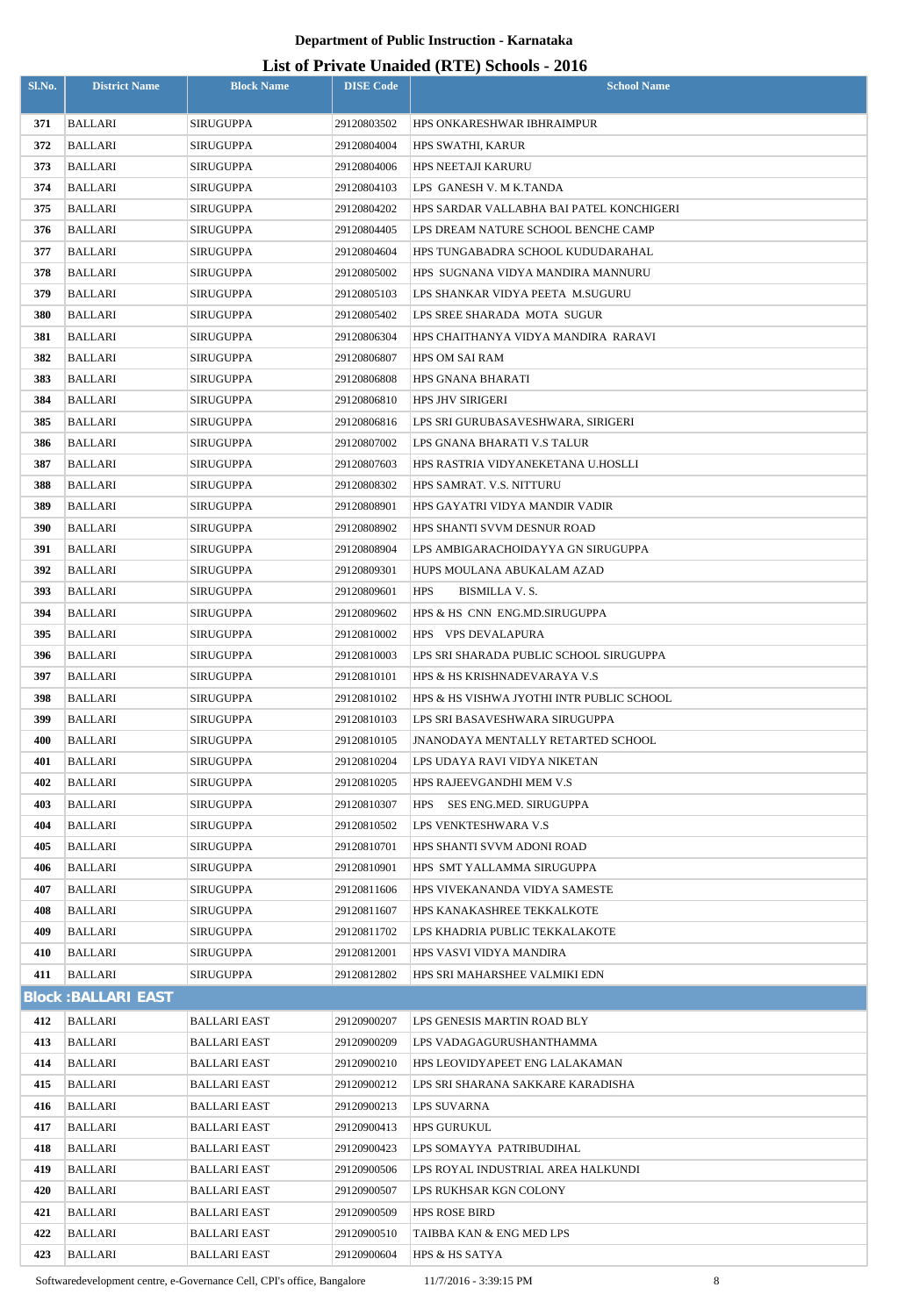| 424<br><b>BALLARI</b><br>29120900608<br>HPS LITTLE BELL KAN MRD PR ST.<br>BALLARI EAST<br>425<br><b>BALLARI</b><br>BALLARI EAST<br>29120900614<br>LPS LUCKY BALLARAPPA COLONY<br>426<br>BALLARI<br>BALLARI EAST<br>29120900617<br>LPS JNANA BHARATHI<br>427<br>BALLARI<br>HPS MODEL PUBLIC SCHOOL<br>BALLARI EAST<br>29120900701<br>428<br>BALLARI<br>29120900702<br>LPS SRI BASAVESHWAR GNANA VIDYAPEETA<br>BALLARI EAST<br>429<br><b>BALLARI</b><br>BALLARI EAST<br>29120900812<br>LPS BHAGYODAYA SCHOOL<br>430<br><b>BALLARI</b><br>LPS SARMAST HUSSANI PATHA KANDAKAM<br>BALLARI EAST<br>29120900814<br>431<br>BALLARI<br>BALLARI EAST<br>29120900816<br>LPS TIGER HILLS ANDRAL BELLARY<br>432<br><b>BALLARI</b><br>BALLARI EAST<br>29120900905<br>HPS SRI SADGURU SAI COLONY<br>433<br>BALLARI<br>BALLARI EAST<br>29120900916<br>LPS JALNAVI BEERAPPA TEMPLE STREET<br>434<br><b>BALLARI</b><br>BALLARI EAST<br>29120900919<br>HPS VIDYA SAGAR<br>435<br>BALLARI<br>BALLARI EAST<br>29120901005<br>HPS MAK.MANTAP ENG MED MTN RD<br>436<br>BALLARI<br>HPS BMD ENG MED<br>BALLARI EAST<br>29120901108<br>437<br>BALLARI<br>BALLARI EAST<br>29120901109<br>LPS PUPILS PLANET SCHOOL<br>438<br>BALLARI<br>BALLARI EAST<br>29120901110<br>LPS LITTLE ANGEL'S<br>439<br>29120901111<br>LPS SAMSKRUTHI BELLARY<br>BALLARI<br>BALLARI EAST<br>440<br>BALLARI<br>SRI SAI GANESH VIDYALAYA<br>BALLARI EAST<br>29120901208<br>441<br>BALLARI<br>BALLARI EAST<br>29120901211<br>LPS PRATHAM PUBLIC SCHOOL<br>442<br><b>BALLARI</b><br>HPS FRANK ENGLISH MED<br>BALLARI EAST<br>29120901212<br>443<br>BALLARI<br>BALLARI EAST<br>29120901213<br>HPS MOMIN PUBLIC SCHOOL<br>444<br><b>BALLARI</b><br>BALLARI EAST<br>29120901214<br><b>HPS ANWAAR</b><br>445<br>BALLARI<br>BALLARI EAST<br>LPS SAINT SAI<br>29120901215<br>446<br><b>BALLARI</b><br>HPS CRESCENT PUBLIC SCHOOL<br>BALLARI EAST<br>29120901312<br>447<br>BALLARI<br>29120901423<br>LPS MOHAMOODIA KAN MED MILLERPET<br>BALLARI EAST<br>448<br><b>BALLARI</b><br>BALLARI EAST<br>29120901506<br>HPS & HS BETHASTE, RUPANGUDI RD<br>449<br>BALLARI<br>29120901513<br>HPS INFANT JESUS<br>BALLARI EAST<br>450<br><b>BALLARI</b><br>29120901610<br>HPS DATTA RAGAVENDRA COLONY<br>BALLARI EAST<br>451<br><b>BALLARI</b><br>BALLARI EAST<br>29120901620<br>HPS VANDANA PRIMARY SCHOOL<br>452<br>BALLARI<br>BALLARI EAST<br>29120901624<br>HPS BASAVARAJESHWARI PUBLIC SCHOOL<br>453<br>BALLARI<br>29120901627<br>LPS SRI SAI BALAJI GONAL<br>BALLARI EAST<br>454<br>BALLARI<br>BALLARI EAST<br>29120901629<br>LPS SHINE RUPANAGUDI ROAD BELLARY<br><b>BALLARI</b><br>455<br>BALLARI EAST<br>29120901631<br>LPS GLOBAL SCHOOL BELLARY<br>456<br>BALLARI<br>29120901632<br>LPS LAXMI SCHOOL BELLARY<br>BALLARI EAST<br>457<br>BALLARI<br>29120901633<br>HPS & HS SHANTINIKETAN ATP RD<br>BALLARI EAST<br>458<br>BALLARI<br>BALLARI EAST<br>29120901634<br>HPS HAMPI VIDYARANYA<br>459<br>BALLARI<br>BALLARI EAST<br>29120901707<br>HPS KALPATHARU<br>460<br>BALLARI<br>HPS & HS SHARADA VIDYAPEETHA, BALLARI<br>BALLARI EAST<br>29120901708<br>BALLARI<br>461<br>BALLARI EAST<br>29120901710<br>HPS AND HS M.G.M.S POLICE GRND.<br>462<br>BALLARI<br>BALLARI EAST<br>29120901727<br>LPS SACHIT BELLARY S.N.PET<br>463<br>BALLARI<br>BALLARI EAST<br>29120901813<br>HPS ST. GAUTHAM PATEL NAGAR<br>464<br>HPS GENESIS BELLARY<br>BALLARI<br>BALLARI EAST<br>29120901814<br>BALLARI<br>29120901815<br>LPS ROOTS PUBLIC SCHOOL BELLARY<br>465<br>BALLARI EAST<br>466<br>BALLARI<br>BALLARI EAST<br>29120901906<br>HPS BALA BHARATHI<br>BALLARI<br>HPS MOTHER TERESA<br>467<br>BALLARI EAST<br>29120901907<br>468<br>BALLARI<br>29120901908<br>HPS & HS VUNKI MARISIDDAMMA<br>BALLARI EAST<br>469<br>BALLARI<br>HPS AND HS NALANDA (UA)<br>BALLARI EAST<br>29120901914<br>470<br>BALLARI<br>BALLARI EAST<br>29120901920<br>HPS SHARADA, 18 WARD, GANDHINAGAR, BLY<br>471<br>BALLARI<br>HPS AND HS BALA BODHINI K&E MED<br>BALLARI EAST<br>29120901921<br>472<br>BALLARI<br>29120902008<br>LPS SANKALP BELLARY<br>BALLARI EAST<br>473<br>BALLARI<br>29120902009<br>LPS & HS NARAYANA E TECHNO BELLARY<br>BALLARI EAST<br>474<br>BALLARI<br>BALLARI EAST<br>29120902010<br>LPS SHASTRI VIDYA NIKETAN MOKA RD<br>475<br>BALLARI<br><b>HPS ST PAULS</b><br>BALLARI EAST<br>29120902105<br>476<br>BALLARI<br>29120902805<br>LPS SHARADHA<br>BALLARI EAST | Sl.No. | <b>District Name</b> | <b>Block Name</b> | <b>DISE Code</b> | $List$ of Trivally Unafully (IVTE) behoods - 2010<br><b>School Name</b> |
|-------------------------------------------------------------------------------------------------------------------------------------------------------------------------------------------------------------------------------------------------------------------------------------------------------------------------------------------------------------------------------------------------------------------------------------------------------------------------------------------------------------------------------------------------------------------------------------------------------------------------------------------------------------------------------------------------------------------------------------------------------------------------------------------------------------------------------------------------------------------------------------------------------------------------------------------------------------------------------------------------------------------------------------------------------------------------------------------------------------------------------------------------------------------------------------------------------------------------------------------------------------------------------------------------------------------------------------------------------------------------------------------------------------------------------------------------------------------------------------------------------------------------------------------------------------------------------------------------------------------------------------------------------------------------------------------------------------------------------------------------------------------------------------------------------------------------------------------------------------------------------------------------------------------------------------------------------------------------------------------------------------------------------------------------------------------------------------------------------------------------------------------------------------------------------------------------------------------------------------------------------------------------------------------------------------------------------------------------------------------------------------------------------------------------------------------------------------------------------------------------------------------------------------------------------------------------------------------------------------------------------------------------------------------------------------------------------------------------------------------------------------------------------------------------------------------------------------------------------------------------------------------------------------------------------------------------------------------------------------------------------------------------------------------------------------------------------------------------------------------------------------------------------------------------------------------------------------------------------------------------------------------------------------------------------------------------------------------------------------------------------------------------------------------------------------------------------------------------------------------------------------------------------------------------------------------------------------------------------------------------------------------------------------------------------------------------------------------------------------------------------------------------------------------------------------------------------------------------------------------------------------------------------------------------------------------------------------------------------------------------------------------------------------------------------------------------------------------------------------------------------------------------------------------------------------------------------------------------------------------------------------------------------------------------------------------------------------------------------------------------------------------------|--------|----------------------|-------------------|------------------|-------------------------------------------------------------------------|
|                                                                                                                                                                                                                                                                                                                                                                                                                                                                                                                                                                                                                                                                                                                                                                                                                                                                                                                                                                                                                                                                                                                                                                                                                                                                                                                                                                                                                                                                                                                                                                                                                                                                                                                                                                                                                                                                                                                                                                                                                                                                                                                                                                                                                                                                                                                                                                                                                                                                                                                                                                                                                                                                                                                                                                                                                                                                                                                                                                                                                                                                                                                                                                                                                                                                                                                                                                                                                                                                                                                                                                                                                                                                                                                                                                                                                                                                                                                                                                                                                                                                                                                                                                                                                                                                                                                                                                                                 |        |                      |                   |                  |                                                                         |
|                                                                                                                                                                                                                                                                                                                                                                                                                                                                                                                                                                                                                                                                                                                                                                                                                                                                                                                                                                                                                                                                                                                                                                                                                                                                                                                                                                                                                                                                                                                                                                                                                                                                                                                                                                                                                                                                                                                                                                                                                                                                                                                                                                                                                                                                                                                                                                                                                                                                                                                                                                                                                                                                                                                                                                                                                                                                                                                                                                                                                                                                                                                                                                                                                                                                                                                                                                                                                                                                                                                                                                                                                                                                                                                                                                                                                                                                                                                                                                                                                                                                                                                                                                                                                                                                                                                                                                                                 |        |                      |                   |                  |                                                                         |
|                                                                                                                                                                                                                                                                                                                                                                                                                                                                                                                                                                                                                                                                                                                                                                                                                                                                                                                                                                                                                                                                                                                                                                                                                                                                                                                                                                                                                                                                                                                                                                                                                                                                                                                                                                                                                                                                                                                                                                                                                                                                                                                                                                                                                                                                                                                                                                                                                                                                                                                                                                                                                                                                                                                                                                                                                                                                                                                                                                                                                                                                                                                                                                                                                                                                                                                                                                                                                                                                                                                                                                                                                                                                                                                                                                                                                                                                                                                                                                                                                                                                                                                                                                                                                                                                                                                                                                                                 |        |                      |                   |                  |                                                                         |
|                                                                                                                                                                                                                                                                                                                                                                                                                                                                                                                                                                                                                                                                                                                                                                                                                                                                                                                                                                                                                                                                                                                                                                                                                                                                                                                                                                                                                                                                                                                                                                                                                                                                                                                                                                                                                                                                                                                                                                                                                                                                                                                                                                                                                                                                                                                                                                                                                                                                                                                                                                                                                                                                                                                                                                                                                                                                                                                                                                                                                                                                                                                                                                                                                                                                                                                                                                                                                                                                                                                                                                                                                                                                                                                                                                                                                                                                                                                                                                                                                                                                                                                                                                                                                                                                                                                                                                                                 |        |                      |                   |                  |                                                                         |
|                                                                                                                                                                                                                                                                                                                                                                                                                                                                                                                                                                                                                                                                                                                                                                                                                                                                                                                                                                                                                                                                                                                                                                                                                                                                                                                                                                                                                                                                                                                                                                                                                                                                                                                                                                                                                                                                                                                                                                                                                                                                                                                                                                                                                                                                                                                                                                                                                                                                                                                                                                                                                                                                                                                                                                                                                                                                                                                                                                                                                                                                                                                                                                                                                                                                                                                                                                                                                                                                                                                                                                                                                                                                                                                                                                                                                                                                                                                                                                                                                                                                                                                                                                                                                                                                                                                                                                                                 |        |                      |                   |                  |                                                                         |
|                                                                                                                                                                                                                                                                                                                                                                                                                                                                                                                                                                                                                                                                                                                                                                                                                                                                                                                                                                                                                                                                                                                                                                                                                                                                                                                                                                                                                                                                                                                                                                                                                                                                                                                                                                                                                                                                                                                                                                                                                                                                                                                                                                                                                                                                                                                                                                                                                                                                                                                                                                                                                                                                                                                                                                                                                                                                                                                                                                                                                                                                                                                                                                                                                                                                                                                                                                                                                                                                                                                                                                                                                                                                                                                                                                                                                                                                                                                                                                                                                                                                                                                                                                                                                                                                                                                                                                                                 |        |                      |                   |                  |                                                                         |
|                                                                                                                                                                                                                                                                                                                                                                                                                                                                                                                                                                                                                                                                                                                                                                                                                                                                                                                                                                                                                                                                                                                                                                                                                                                                                                                                                                                                                                                                                                                                                                                                                                                                                                                                                                                                                                                                                                                                                                                                                                                                                                                                                                                                                                                                                                                                                                                                                                                                                                                                                                                                                                                                                                                                                                                                                                                                                                                                                                                                                                                                                                                                                                                                                                                                                                                                                                                                                                                                                                                                                                                                                                                                                                                                                                                                                                                                                                                                                                                                                                                                                                                                                                                                                                                                                                                                                                                                 |        |                      |                   |                  |                                                                         |
|                                                                                                                                                                                                                                                                                                                                                                                                                                                                                                                                                                                                                                                                                                                                                                                                                                                                                                                                                                                                                                                                                                                                                                                                                                                                                                                                                                                                                                                                                                                                                                                                                                                                                                                                                                                                                                                                                                                                                                                                                                                                                                                                                                                                                                                                                                                                                                                                                                                                                                                                                                                                                                                                                                                                                                                                                                                                                                                                                                                                                                                                                                                                                                                                                                                                                                                                                                                                                                                                                                                                                                                                                                                                                                                                                                                                                                                                                                                                                                                                                                                                                                                                                                                                                                                                                                                                                                                                 |        |                      |                   |                  |                                                                         |
|                                                                                                                                                                                                                                                                                                                                                                                                                                                                                                                                                                                                                                                                                                                                                                                                                                                                                                                                                                                                                                                                                                                                                                                                                                                                                                                                                                                                                                                                                                                                                                                                                                                                                                                                                                                                                                                                                                                                                                                                                                                                                                                                                                                                                                                                                                                                                                                                                                                                                                                                                                                                                                                                                                                                                                                                                                                                                                                                                                                                                                                                                                                                                                                                                                                                                                                                                                                                                                                                                                                                                                                                                                                                                                                                                                                                                                                                                                                                                                                                                                                                                                                                                                                                                                                                                                                                                                                                 |        |                      |                   |                  |                                                                         |
|                                                                                                                                                                                                                                                                                                                                                                                                                                                                                                                                                                                                                                                                                                                                                                                                                                                                                                                                                                                                                                                                                                                                                                                                                                                                                                                                                                                                                                                                                                                                                                                                                                                                                                                                                                                                                                                                                                                                                                                                                                                                                                                                                                                                                                                                                                                                                                                                                                                                                                                                                                                                                                                                                                                                                                                                                                                                                                                                                                                                                                                                                                                                                                                                                                                                                                                                                                                                                                                                                                                                                                                                                                                                                                                                                                                                                                                                                                                                                                                                                                                                                                                                                                                                                                                                                                                                                                                                 |        |                      |                   |                  |                                                                         |
|                                                                                                                                                                                                                                                                                                                                                                                                                                                                                                                                                                                                                                                                                                                                                                                                                                                                                                                                                                                                                                                                                                                                                                                                                                                                                                                                                                                                                                                                                                                                                                                                                                                                                                                                                                                                                                                                                                                                                                                                                                                                                                                                                                                                                                                                                                                                                                                                                                                                                                                                                                                                                                                                                                                                                                                                                                                                                                                                                                                                                                                                                                                                                                                                                                                                                                                                                                                                                                                                                                                                                                                                                                                                                                                                                                                                                                                                                                                                                                                                                                                                                                                                                                                                                                                                                                                                                                                                 |        |                      |                   |                  |                                                                         |
|                                                                                                                                                                                                                                                                                                                                                                                                                                                                                                                                                                                                                                                                                                                                                                                                                                                                                                                                                                                                                                                                                                                                                                                                                                                                                                                                                                                                                                                                                                                                                                                                                                                                                                                                                                                                                                                                                                                                                                                                                                                                                                                                                                                                                                                                                                                                                                                                                                                                                                                                                                                                                                                                                                                                                                                                                                                                                                                                                                                                                                                                                                                                                                                                                                                                                                                                                                                                                                                                                                                                                                                                                                                                                                                                                                                                                                                                                                                                                                                                                                                                                                                                                                                                                                                                                                                                                                                                 |        |                      |                   |                  |                                                                         |
|                                                                                                                                                                                                                                                                                                                                                                                                                                                                                                                                                                                                                                                                                                                                                                                                                                                                                                                                                                                                                                                                                                                                                                                                                                                                                                                                                                                                                                                                                                                                                                                                                                                                                                                                                                                                                                                                                                                                                                                                                                                                                                                                                                                                                                                                                                                                                                                                                                                                                                                                                                                                                                                                                                                                                                                                                                                                                                                                                                                                                                                                                                                                                                                                                                                                                                                                                                                                                                                                                                                                                                                                                                                                                                                                                                                                                                                                                                                                                                                                                                                                                                                                                                                                                                                                                                                                                                                                 |        |                      |                   |                  |                                                                         |
|                                                                                                                                                                                                                                                                                                                                                                                                                                                                                                                                                                                                                                                                                                                                                                                                                                                                                                                                                                                                                                                                                                                                                                                                                                                                                                                                                                                                                                                                                                                                                                                                                                                                                                                                                                                                                                                                                                                                                                                                                                                                                                                                                                                                                                                                                                                                                                                                                                                                                                                                                                                                                                                                                                                                                                                                                                                                                                                                                                                                                                                                                                                                                                                                                                                                                                                                                                                                                                                                                                                                                                                                                                                                                                                                                                                                                                                                                                                                                                                                                                                                                                                                                                                                                                                                                                                                                                                                 |        |                      |                   |                  |                                                                         |
|                                                                                                                                                                                                                                                                                                                                                                                                                                                                                                                                                                                                                                                                                                                                                                                                                                                                                                                                                                                                                                                                                                                                                                                                                                                                                                                                                                                                                                                                                                                                                                                                                                                                                                                                                                                                                                                                                                                                                                                                                                                                                                                                                                                                                                                                                                                                                                                                                                                                                                                                                                                                                                                                                                                                                                                                                                                                                                                                                                                                                                                                                                                                                                                                                                                                                                                                                                                                                                                                                                                                                                                                                                                                                                                                                                                                                                                                                                                                                                                                                                                                                                                                                                                                                                                                                                                                                                                                 |        |                      |                   |                  |                                                                         |
|                                                                                                                                                                                                                                                                                                                                                                                                                                                                                                                                                                                                                                                                                                                                                                                                                                                                                                                                                                                                                                                                                                                                                                                                                                                                                                                                                                                                                                                                                                                                                                                                                                                                                                                                                                                                                                                                                                                                                                                                                                                                                                                                                                                                                                                                                                                                                                                                                                                                                                                                                                                                                                                                                                                                                                                                                                                                                                                                                                                                                                                                                                                                                                                                                                                                                                                                                                                                                                                                                                                                                                                                                                                                                                                                                                                                                                                                                                                                                                                                                                                                                                                                                                                                                                                                                                                                                                                                 |        |                      |                   |                  |                                                                         |
|                                                                                                                                                                                                                                                                                                                                                                                                                                                                                                                                                                                                                                                                                                                                                                                                                                                                                                                                                                                                                                                                                                                                                                                                                                                                                                                                                                                                                                                                                                                                                                                                                                                                                                                                                                                                                                                                                                                                                                                                                                                                                                                                                                                                                                                                                                                                                                                                                                                                                                                                                                                                                                                                                                                                                                                                                                                                                                                                                                                                                                                                                                                                                                                                                                                                                                                                                                                                                                                                                                                                                                                                                                                                                                                                                                                                                                                                                                                                                                                                                                                                                                                                                                                                                                                                                                                                                                                                 |        |                      |                   |                  |                                                                         |
|                                                                                                                                                                                                                                                                                                                                                                                                                                                                                                                                                                                                                                                                                                                                                                                                                                                                                                                                                                                                                                                                                                                                                                                                                                                                                                                                                                                                                                                                                                                                                                                                                                                                                                                                                                                                                                                                                                                                                                                                                                                                                                                                                                                                                                                                                                                                                                                                                                                                                                                                                                                                                                                                                                                                                                                                                                                                                                                                                                                                                                                                                                                                                                                                                                                                                                                                                                                                                                                                                                                                                                                                                                                                                                                                                                                                                                                                                                                                                                                                                                                                                                                                                                                                                                                                                                                                                                                                 |        |                      |                   |                  |                                                                         |
|                                                                                                                                                                                                                                                                                                                                                                                                                                                                                                                                                                                                                                                                                                                                                                                                                                                                                                                                                                                                                                                                                                                                                                                                                                                                                                                                                                                                                                                                                                                                                                                                                                                                                                                                                                                                                                                                                                                                                                                                                                                                                                                                                                                                                                                                                                                                                                                                                                                                                                                                                                                                                                                                                                                                                                                                                                                                                                                                                                                                                                                                                                                                                                                                                                                                                                                                                                                                                                                                                                                                                                                                                                                                                                                                                                                                                                                                                                                                                                                                                                                                                                                                                                                                                                                                                                                                                                                                 |        |                      |                   |                  |                                                                         |
|                                                                                                                                                                                                                                                                                                                                                                                                                                                                                                                                                                                                                                                                                                                                                                                                                                                                                                                                                                                                                                                                                                                                                                                                                                                                                                                                                                                                                                                                                                                                                                                                                                                                                                                                                                                                                                                                                                                                                                                                                                                                                                                                                                                                                                                                                                                                                                                                                                                                                                                                                                                                                                                                                                                                                                                                                                                                                                                                                                                                                                                                                                                                                                                                                                                                                                                                                                                                                                                                                                                                                                                                                                                                                                                                                                                                                                                                                                                                                                                                                                                                                                                                                                                                                                                                                                                                                                                                 |        |                      |                   |                  |                                                                         |
|                                                                                                                                                                                                                                                                                                                                                                                                                                                                                                                                                                                                                                                                                                                                                                                                                                                                                                                                                                                                                                                                                                                                                                                                                                                                                                                                                                                                                                                                                                                                                                                                                                                                                                                                                                                                                                                                                                                                                                                                                                                                                                                                                                                                                                                                                                                                                                                                                                                                                                                                                                                                                                                                                                                                                                                                                                                                                                                                                                                                                                                                                                                                                                                                                                                                                                                                                                                                                                                                                                                                                                                                                                                                                                                                                                                                                                                                                                                                                                                                                                                                                                                                                                                                                                                                                                                                                                                                 |        |                      |                   |                  |                                                                         |
|                                                                                                                                                                                                                                                                                                                                                                                                                                                                                                                                                                                                                                                                                                                                                                                                                                                                                                                                                                                                                                                                                                                                                                                                                                                                                                                                                                                                                                                                                                                                                                                                                                                                                                                                                                                                                                                                                                                                                                                                                                                                                                                                                                                                                                                                                                                                                                                                                                                                                                                                                                                                                                                                                                                                                                                                                                                                                                                                                                                                                                                                                                                                                                                                                                                                                                                                                                                                                                                                                                                                                                                                                                                                                                                                                                                                                                                                                                                                                                                                                                                                                                                                                                                                                                                                                                                                                                                                 |        |                      |                   |                  |                                                                         |
|                                                                                                                                                                                                                                                                                                                                                                                                                                                                                                                                                                                                                                                                                                                                                                                                                                                                                                                                                                                                                                                                                                                                                                                                                                                                                                                                                                                                                                                                                                                                                                                                                                                                                                                                                                                                                                                                                                                                                                                                                                                                                                                                                                                                                                                                                                                                                                                                                                                                                                                                                                                                                                                                                                                                                                                                                                                                                                                                                                                                                                                                                                                                                                                                                                                                                                                                                                                                                                                                                                                                                                                                                                                                                                                                                                                                                                                                                                                                                                                                                                                                                                                                                                                                                                                                                                                                                                                                 |        |                      |                   |                  |                                                                         |
|                                                                                                                                                                                                                                                                                                                                                                                                                                                                                                                                                                                                                                                                                                                                                                                                                                                                                                                                                                                                                                                                                                                                                                                                                                                                                                                                                                                                                                                                                                                                                                                                                                                                                                                                                                                                                                                                                                                                                                                                                                                                                                                                                                                                                                                                                                                                                                                                                                                                                                                                                                                                                                                                                                                                                                                                                                                                                                                                                                                                                                                                                                                                                                                                                                                                                                                                                                                                                                                                                                                                                                                                                                                                                                                                                                                                                                                                                                                                                                                                                                                                                                                                                                                                                                                                                                                                                                                                 |        |                      |                   |                  |                                                                         |
|                                                                                                                                                                                                                                                                                                                                                                                                                                                                                                                                                                                                                                                                                                                                                                                                                                                                                                                                                                                                                                                                                                                                                                                                                                                                                                                                                                                                                                                                                                                                                                                                                                                                                                                                                                                                                                                                                                                                                                                                                                                                                                                                                                                                                                                                                                                                                                                                                                                                                                                                                                                                                                                                                                                                                                                                                                                                                                                                                                                                                                                                                                                                                                                                                                                                                                                                                                                                                                                                                                                                                                                                                                                                                                                                                                                                                                                                                                                                                                                                                                                                                                                                                                                                                                                                                                                                                                                                 |        |                      |                   |                  |                                                                         |
|                                                                                                                                                                                                                                                                                                                                                                                                                                                                                                                                                                                                                                                                                                                                                                                                                                                                                                                                                                                                                                                                                                                                                                                                                                                                                                                                                                                                                                                                                                                                                                                                                                                                                                                                                                                                                                                                                                                                                                                                                                                                                                                                                                                                                                                                                                                                                                                                                                                                                                                                                                                                                                                                                                                                                                                                                                                                                                                                                                                                                                                                                                                                                                                                                                                                                                                                                                                                                                                                                                                                                                                                                                                                                                                                                                                                                                                                                                                                                                                                                                                                                                                                                                                                                                                                                                                                                                                                 |        |                      |                   |                  |                                                                         |
|                                                                                                                                                                                                                                                                                                                                                                                                                                                                                                                                                                                                                                                                                                                                                                                                                                                                                                                                                                                                                                                                                                                                                                                                                                                                                                                                                                                                                                                                                                                                                                                                                                                                                                                                                                                                                                                                                                                                                                                                                                                                                                                                                                                                                                                                                                                                                                                                                                                                                                                                                                                                                                                                                                                                                                                                                                                                                                                                                                                                                                                                                                                                                                                                                                                                                                                                                                                                                                                                                                                                                                                                                                                                                                                                                                                                                                                                                                                                                                                                                                                                                                                                                                                                                                                                                                                                                                                                 |        |                      |                   |                  |                                                                         |
|                                                                                                                                                                                                                                                                                                                                                                                                                                                                                                                                                                                                                                                                                                                                                                                                                                                                                                                                                                                                                                                                                                                                                                                                                                                                                                                                                                                                                                                                                                                                                                                                                                                                                                                                                                                                                                                                                                                                                                                                                                                                                                                                                                                                                                                                                                                                                                                                                                                                                                                                                                                                                                                                                                                                                                                                                                                                                                                                                                                                                                                                                                                                                                                                                                                                                                                                                                                                                                                                                                                                                                                                                                                                                                                                                                                                                                                                                                                                                                                                                                                                                                                                                                                                                                                                                                                                                                                                 |        |                      |                   |                  |                                                                         |
|                                                                                                                                                                                                                                                                                                                                                                                                                                                                                                                                                                                                                                                                                                                                                                                                                                                                                                                                                                                                                                                                                                                                                                                                                                                                                                                                                                                                                                                                                                                                                                                                                                                                                                                                                                                                                                                                                                                                                                                                                                                                                                                                                                                                                                                                                                                                                                                                                                                                                                                                                                                                                                                                                                                                                                                                                                                                                                                                                                                                                                                                                                                                                                                                                                                                                                                                                                                                                                                                                                                                                                                                                                                                                                                                                                                                                                                                                                                                                                                                                                                                                                                                                                                                                                                                                                                                                                                                 |        |                      |                   |                  |                                                                         |
|                                                                                                                                                                                                                                                                                                                                                                                                                                                                                                                                                                                                                                                                                                                                                                                                                                                                                                                                                                                                                                                                                                                                                                                                                                                                                                                                                                                                                                                                                                                                                                                                                                                                                                                                                                                                                                                                                                                                                                                                                                                                                                                                                                                                                                                                                                                                                                                                                                                                                                                                                                                                                                                                                                                                                                                                                                                                                                                                                                                                                                                                                                                                                                                                                                                                                                                                                                                                                                                                                                                                                                                                                                                                                                                                                                                                                                                                                                                                                                                                                                                                                                                                                                                                                                                                                                                                                                                                 |        |                      |                   |                  |                                                                         |
|                                                                                                                                                                                                                                                                                                                                                                                                                                                                                                                                                                                                                                                                                                                                                                                                                                                                                                                                                                                                                                                                                                                                                                                                                                                                                                                                                                                                                                                                                                                                                                                                                                                                                                                                                                                                                                                                                                                                                                                                                                                                                                                                                                                                                                                                                                                                                                                                                                                                                                                                                                                                                                                                                                                                                                                                                                                                                                                                                                                                                                                                                                                                                                                                                                                                                                                                                                                                                                                                                                                                                                                                                                                                                                                                                                                                                                                                                                                                                                                                                                                                                                                                                                                                                                                                                                                                                                                                 |        |                      |                   |                  |                                                                         |
|                                                                                                                                                                                                                                                                                                                                                                                                                                                                                                                                                                                                                                                                                                                                                                                                                                                                                                                                                                                                                                                                                                                                                                                                                                                                                                                                                                                                                                                                                                                                                                                                                                                                                                                                                                                                                                                                                                                                                                                                                                                                                                                                                                                                                                                                                                                                                                                                                                                                                                                                                                                                                                                                                                                                                                                                                                                                                                                                                                                                                                                                                                                                                                                                                                                                                                                                                                                                                                                                                                                                                                                                                                                                                                                                                                                                                                                                                                                                                                                                                                                                                                                                                                                                                                                                                                                                                                                                 |        |                      |                   |                  |                                                                         |
|                                                                                                                                                                                                                                                                                                                                                                                                                                                                                                                                                                                                                                                                                                                                                                                                                                                                                                                                                                                                                                                                                                                                                                                                                                                                                                                                                                                                                                                                                                                                                                                                                                                                                                                                                                                                                                                                                                                                                                                                                                                                                                                                                                                                                                                                                                                                                                                                                                                                                                                                                                                                                                                                                                                                                                                                                                                                                                                                                                                                                                                                                                                                                                                                                                                                                                                                                                                                                                                                                                                                                                                                                                                                                                                                                                                                                                                                                                                                                                                                                                                                                                                                                                                                                                                                                                                                                                                                 |        |                      |                   |                  |                                                                         |
|                                                                                                                                                                                                                                                                                                                                                                                                                                                                                                                                                                                                                                                                                                                                                                                                                                                                                                                                                                                                                                                                                                                                                                                                                                                                                                                                                                                                                                                                                                                                                                                                                                                                                                                                                                                                                                                                                                                                                                                                                                                                                                                                                                                                                                                                                                                                                                                                                                                                                                                                                                                                                                                                                                                                                                                                                                                                                                                                                                                                                                                                                                                                                                                                                                                                                                                                                                                                                                                                                                                                                                                                                                                                                                                                                                                                                                                                                                                                                                                                                                                                                                                                                                                                                                                                                                                                                                                                 |        |                      |                   |                  |                                                                         |
|                                                                                                                                                                                                                                                                                                                                                                                                                                                                                                                                                                                                                                                                                                                                                                                                                                                                                                                                                                                                                                                                                                                                                                                                                                                                                                                                                                                                                                                                                                                                                                                                                                                                                                                                                                                                                                                                                                                                                                                                                                                                                                                                                                                                                                                                                                                                                                                                                                                                                                                                                                                                                                                                                                                                                                                                                                                                                                                                                                                                                                                                                                                                                                                                                                                                                                                                                                                                                                                                                                                                                                                                                                                                                                                                                                                                                                                                                                                                                                                                                                                                                                                                                                                                                                                                                                                                                                                                 |        |                      |                   |                  |                                                                         |
|                                                                                                                                                                                                                                                                                                                                                                                                                                                                                                                                                                                                                                                                                                                                                                                                                                                                                                                                                                                                                                                                                                                                                                                                                                                                                                                                                                                                                                                                                                                                                                                                                                                                                                                                                                                                                                                                                                                                                                                                                                                                                                                                                                                                                                                                                                                                                                                                                                                                                                                                                                                                                                                                                                                                                                                                                                                                                                                                                                                                                                                                                                                                                                                                                                                                                                                                                                                                                                                                                                                                                                                                                                                                                                                                                                                                                                                                                                                                                                                                                                                                                                                                                                                                                                                                                                                                                                                                 |        |                      |                   |                  |                                                                         |
|                                                                                                                                                                                                                                                                                                                                                                                                                                                                                                                                                                                                                                                                                                                                                                                                                                                                                                                                                                                                                                                                                                                                                                                                                                                                                                                                                                                                                                                                                                                                                                                                                                                                                                                                                                                                                                                                                                                                                                                                                                                                                                                                                                                                                                                                                                                                                                                                                                                                                                                                                                                                                                                                                                                                                                                                                                                                                                                                                                                                                                                                                                                                                                                                                                                                                                                                                                                                                                                                                                                                                                                                                                                                                                                                                                                                                                                                                                                                                                                                                                                                                                                                                                                                                                                                                                                                                                                                 |        |                      |                   |                  |                                                                         |
|                                                                                                                                                                                                                                                                                                                                                                                                                                                                                                                                                                                                                                                                                                                                                                                                                                                                                                                                                                                                                                                                                                                                                                                                                                                                                                                                                                                                                                                                                                                                                                                                                                                                                                                                                                                                                                                                                                                                                                                                                                                                                                                                                                                                                                                                                                                                                                                                                                                                                                                                                                                                                                                                                                                                                                                                                                                                                                                                                                                                                                                                                                                                                                                                                                                                                                                                                                                                                                                                                                                                                                                                                                                                                                                                                                                                                                                                                                                                                                                                                                                                                                                                                                                                                                                                                                                                                                                                 |        |                      |                   |                  |                                                                         |
|                                                                                                                                                                                                                                                                                                                                                                                                                                                                                                                                                                                                                                                                                                                                                                                                                                                                                                                                                                                                                                                                                                                                                                                                                                                                                                                                                                                                                                                                                                                                                                                                                                                                                                                                                                                                                                                                                                                                                                                                                                                                                                                                                                                                                                                                                                                                                                                                                                                                                                                                                                                                                                                                                                                                                                                                                                                                                                                                                                                                                                                                                                                                                                                                                                                                                                                                                                                                                                                                                                                                                                                                                                                                                                                                                                                                                                                                                                                                                                                                                                                                                                                                                                                                                                                                                                                                                                                                 |        |                      |                   |                  |                                                                         |
|                                                                                                                                                                                                                                                                                                                                                                                                                                                                                                                                                                                                                                                                                                                                                                                                                                                                                                                                                                                                                                                                                                                                                                                                                                                                                                                                                                                                                                                                                                                                                                                                                                                                                                                                                                                                                                                                                                                                                                                                                                                                                                                                                                                                                                                                                                                                                                                                                                                                                                                                                                                                                                                                                                                                                                                                                                                                                                                                                                                                                                                                                                                                                                                                                                                                                                                                                                                                                                                                                                                                                                                                                                                                                                                                                                                                                                                                                                                                                                                                                                                                                                                                                                                                                                                                                                                                                                                                 |        |                      |                   |                  |                                                                         |
|                                                                                                                                                                                                                                                                                                                                                                                                                                                                                                                                                                                                                                                                                                                                                                                                                                                                                                                                                                                                                                                                                                                                                                                                                                                                                                                                                                                                                                                                                                                                                                                                                                                                                                                                                                                                                                                                                                                                                                                                                                                                                                                                                                                                                                                                                                                                                                                                                                                                                                                                                                                                                                                                                                                                                                                                                                                                                                                                                                                                                                                                                                                                                                                                                                                                                                                                                                                                                                                                                                                                                                                                                                                                                                                                                                                                                                                                                                                                                                                                                                                                                                                                                                                                                                                                                                                                                                                                 |        |                      |                   |                  |                                                                         |
|                                                                                                                                                                                                                                                                                                                                                                                                                                                                                                                                                                                                                                                                                                                                                                                                                                                                                                                                                                                                                                                                                                                                                                                                                                                                                                                                                                                                                                                                                                                                                                                                                                                                                                                                                                                                                                                                                                                                                                                                                                                                                                                                                                                                                                                                                                                                                                                                                                                                                                                                                                                                                                                                                                                                                                                                                                                                                                                                                                                                                                                                                                                                                                                                                                                                                                                                                                                                                                                                                                                                                                                                                                                                                                                                                                                                                                                                                                                                                                                                                                                                                                                                                                                                                                                                                                                                                                                                 |        |                      |                   |                  |                                                                         |
|                                                                                                                                                                                                                                                                                                                                                                                                                                                                                                                                                                                                                                                                                                                                                                                                                                                                                                                                                                                                                                                                                                                                                                                                                                                                                                                                                                                                                                                                                                                                                                                                                                                                                                                                                                                                                                                                                                                                                                                                                                                                                                                                                                                                                                                                                                                                                                                                                                                                                                                                                                                                                                                                                                                                                                                                                                                                                                                                                                                                                                                                                                                                                                                                                                                                                                                                                                                                                                                                                                                                                                                                                                                                                                                                                                                                                                                                                                                                                                                                                                                                                                                                                                                                                                                                                                                                                                                                 |        |                      |                   |                  |                                                                         |
|                                                                                                                                                                                                                                                                                                                                                                                                                                                                                                                                                                                                                                                                                                                                                                                                                                                                                                                                                                                                                                                                                                                                                                                                                                                                                                                                                                                                                                                                                                                                                                                                                                                                                                                                                                                                                                                                                                                                                                                                                                                                                                                                                                                                                                                                                                                                                                                                                                                                                                                                                                                                                                                                                                                                                                                                                                                                                                                                                                                                                                                                                                                                                                                                                                                                                                                                                                                                                                                                                                                                                                                                                                                                                                                                                                                                                                                                                                                                                                                                                                                                                                                                                                                                                                                                                                                                                                                                 |        |                      |                   |                  |                                                                         |
|                                                                                                                                                                                                                                                                                                                                                                                                                                                                                                                                                                                                                                                                                                                                                                                                                                                                                                                                                                                                                                                                                                                                                                                                                                                                                                                                                                                                                                                                                                                                                                                                                                                                                                                                                                                                                                                                                                                                                                                                                                                                                                                                                                                                                                                                                                                                                                                                                                                                                                                                                                                                                                                                                                                                                                                                                                                                                                                                                                                                                                                                                                                                                                                                                                                                                                                                                                                                                                                                                                                                                                                                                                                                                                                                                                                                                                                                                                                                                                                                                                                                                                                                                                                                                                                                                                                                                                                                 |        |                      |                   |                  |                                                                         |
|                                                                                                                                                                                                                                                                                                                                                                                                                                                                                                                                                                                                                                                                                                                                                                                                                                                                                                                                                                                                                                                                                                                                                                                                                                                                                                                                                                                                                                                                                                                                                                                                                                                                                                                                                                                                                                                                                                                                                                                                                                                                                                                                                                                                                                                                                                                                                                                                                                                                                                                                                                                                                                                                                                                                                                                                                                                                                                                                                                                                                                                                                                                                                                                                                                                                                                                                                                                                                                                                                                                                                                                                                                                                                                                                                                                                                                                                                                                                                                                                                                                                                                                                                                                                                                                                                                                                                                                                 |        |                      |                   |                  |                                                                         |
|                                                                                                                                                                                                                                                                                                                                                                                                                                                                                                                                                                                                                                                                                                                                                                                                                                                                                                                                                                                                                                                                                                                                                                                                                                                                                                                                                                                                                                                                                                                                                                                                                                                                                                                                                                                                                                                                                                                                                                                                                                                                                                                                                                                                                                                                                                                                                                                                                                                                                                                                                                                                                                                                                                                                                                                                                                                                                                                                                                                                                                                                                                                                                                                                                                                                                                                                                                                                                                                                                                                                                                                                                                                                                                                                                                                                                                                                                                                                                                                                                                                                                                                                                                                                                                                                                                                                                                                                 |        |                      |                   |                  |                                                                         |
|                                                                                                                                                                                                                                                                                                                                                                                                                                                                                                                                                                                                                                                                                                                                                                                                                                                                                                                                                                                                                                                                                                                                                                                                                                                                                                                                                                                                                                                                                                                                                                                                                                                                                                                                                                                                                                                                                                                                                                                                                                                                                                                                                                                                                                                                                                                                                                                                                                                                                                                                                                                                                                                                                                                                                                                                                                                                                                                                                                                                                                                                                                                                                                                                                                                                                                                                                                                                                                                                                                                                                                                                                                                                                                                                                                                                                                                                                                                                                                                                                                                                                                                                                                                                                                                                                                                                                                                                 |        |                      |                   |                  |                                                                         |
|                                                                                                                                                                                                                                                                                                                                                                                                                                                                                                                                                                                                                                                                                                                                                                                                                                                                                                                                                                                                                                                                                                                                                                                                                                                                                                                                                                                                                                                                                                                                                                                                                                                                                                                                                                                                                                                                                                                                                                                                                                                                                                                                                                                                                                                                                                                                                                                                                                                                                                                                                                                                                                                                                                                                                                                                                                                                                                                                                                                                                                                                                                                                                                                                                                                                                                                                                                                                                                                                                                                                                                                                                                                                                                                                                                                                                                                                                                                                                                                                                                                                                                                                                                                                                                                                                                                                                                                                 |        |                      |                   |                  |                                                                         |
|                                                                                                                                                                                                                                                                                                                                                                                                                                                                                                                                                                                                                                                                                                                                                                                                                                                                                                                                                                                                                                                                                                                                                                                                                                                                                                                                                                                                                                                                                                                                                                                                                                                                                                                                                                                                                                                                                                                                                                                                                                                                                                                                                                                                                                                                                                                                                                                                                                                                                                                                                                                                                                                                                                                                                                                                                                                                                                                                                                                                                                                                                                                                                                                                                                                                                                                                                                                                                                                                                                                                                                                                                                                                                                                                                                                                                                                                                                                                                                                                                                                                                                                                                                                                                                                                                                                                                                                                 |        |                      |                   |                  |                                                                         |
|                                                                                                                                                                                                                                                                                                                                                                                                                                                                                                                                                                                                                                                                                                                                                                                                                                                                                                                                                                                                                                                                                                                                                                                                                                                                                                                                                                                                                                                                                                                                                                                                                                                                                                                                                                                                                                                                                                                                                                                                                                                                                                                                                                                                                                                                                                                                                                                                                                                                                                                                                                                                                                                                                                                                                                                                                                                                                                                                                                                                                                                                                                                                                                                                                                                                                                                                                                                                                                                                                                                                                                                                                                                                                                                                                                                                                                                                                                                                                                                                                                                                                                                                                                                                                                                                                                                                                                                                 |        |                      |                   |                  |                                                                         |
|                                                                                                                                                                                                                                                                                                                                                                                                                                                                                                                                                                                                                                                                                                                                                                                                                                                                                                                                                                                                                                                                                                                                                                                                                                                                                                                                                                                                                                                                                                                                                                                                                                                                                                                                                                                                                                                                                                                                                                                                                                                                                                                                                                                                                                                                                                                                                                                                                                                                                                                                                                                                                                                                                                                                                                                                                                                                                                                                                                                                                                                                                                                                                                                                                                                                                                                                                                                                                                                                                                                                                                                                                                                                                                                                                                                                                                                                                                                                                                                                                                                                                                                                                                                                                                                                                                                                                                                                 |        |                      |                   |                  |                                                                         |
|                                                                                                                                                                                                                                                                                                                                                                                                                                                                                                                                                                                                                                                                                                                                                                                                                                                                                                                                                                                                                                                                                                                                                                                                                                                                                                                                                                                                                                                                                                                                                                                                                                                                                                                                                                                                                                                                                                                                                                                                                                                                                                                                                                                                                                                                                                                                                                                                                                                                                                                                                                                                                                                                                                                                                                                                                                                                                                                                                                                                                                                                                                                                                                                                                                                                                                                                                                                                                                                                                                                                                                                                                                                                                                                                                                                                                                                                                                                                                                                                                                                                                                                                                                                                                                                                                                                                                                                                 | 477    | BALLARI              | BALLARI EAST      | 29120902903      | SIDDARTHA RESIDENTIAL SCHOOL CHANAL                                     |